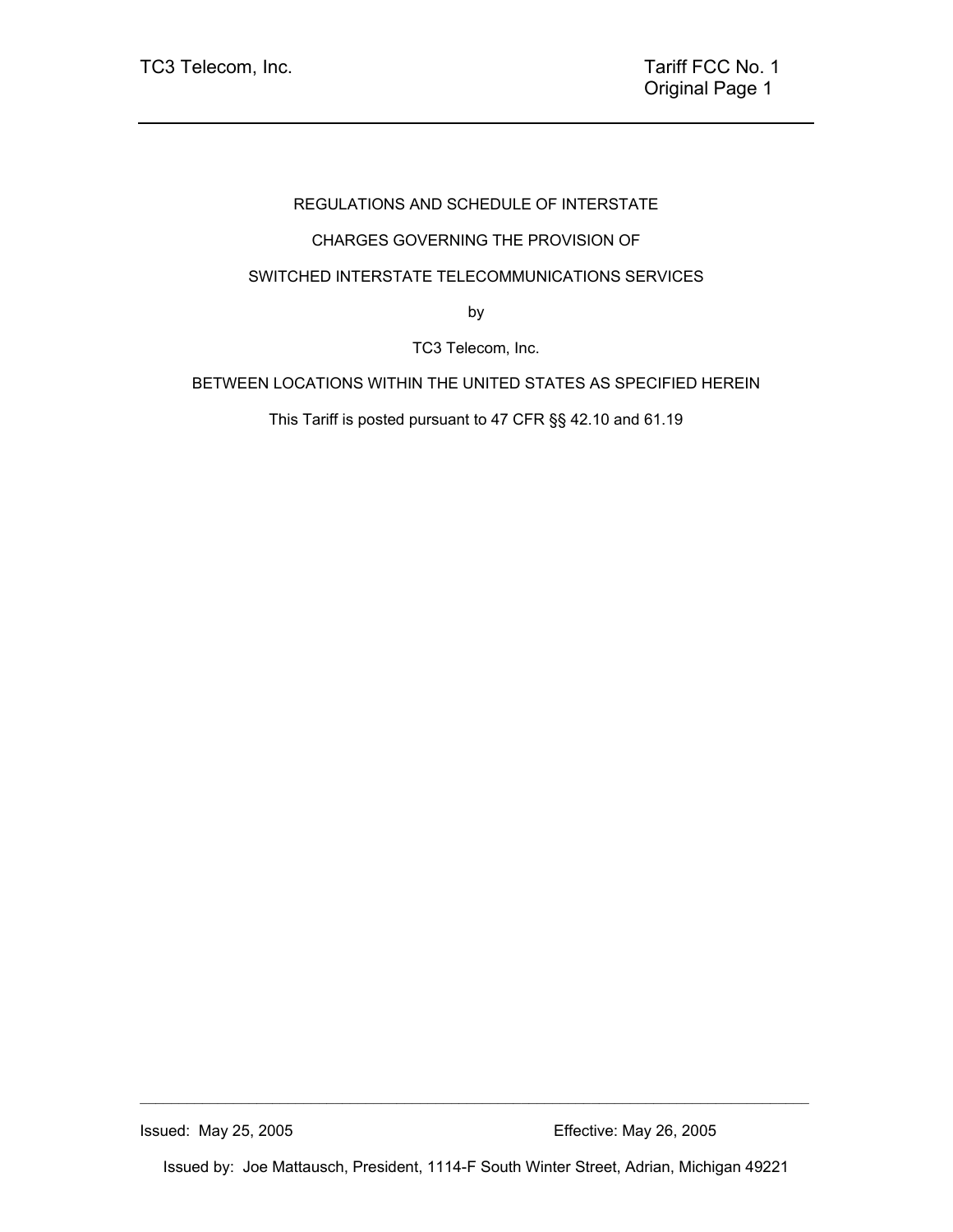#### **CHECK SHEET**

The Title Page and pages listed below of this Tariff are effective as of the date shown. Revised sheets contain all changes from the original Tariff that are in effect on the date indicated.

## **Page Revision Communist Page Revision**

| 1<br>$\overline{2}$<br>3<br>4<br>5<br>6<br>7<br>8<br>9 | Original<br>Original<br>Original<br>Original<br>Original<br>Original<br>Original<br>Original |
|--------------------------------------------------------|----------------------------------------------------------------------------------------------|
| 10                                                     | Original<br>Original                                                                         |
| 11                                                     | Original                                                                                     |
| 12                                                     | Original                                                                                     |
| 13                                                     | Original                                                                                     |
| 14                                                     | Original                                                                                     |
| 15                                                     | Original                                                                                     |
| 16                                                     | Original                                                                                     |
| 17                                                     | Original                                                                                     |
| 18                                                     | Original                                                                                     |
| 19                                                     | Original                                                                                     |
| 20                                                     | Original                                                                                     |
| 21                                                     | Original                                                                                     |
| 22                                                     | Original                                                                                     |
| 23                                                     | Original                                                                                     |
| 24<br>25                                               | Original<br>Original                                                                         |
| 26                                                     | Original                                                                                     |
| 27                                                     | Original                                                                                     |
| 28                                                     | Original                                                                                     |
| 29                                                     | Original                                                                                     |
| 30                                                     | Original                                                                                     |
| 31                                                     | Original<br>Original                                                                         |
| 32                                                     |                                                                                              |
| 33                                                     | Original                                                                                     |
| 34                                                     | Original                                                                                     |
| 35                                                     | Original                                                                                     |
| 36                                                     | Original                                                                                     |
| 37                                                     | Original                                                                                     |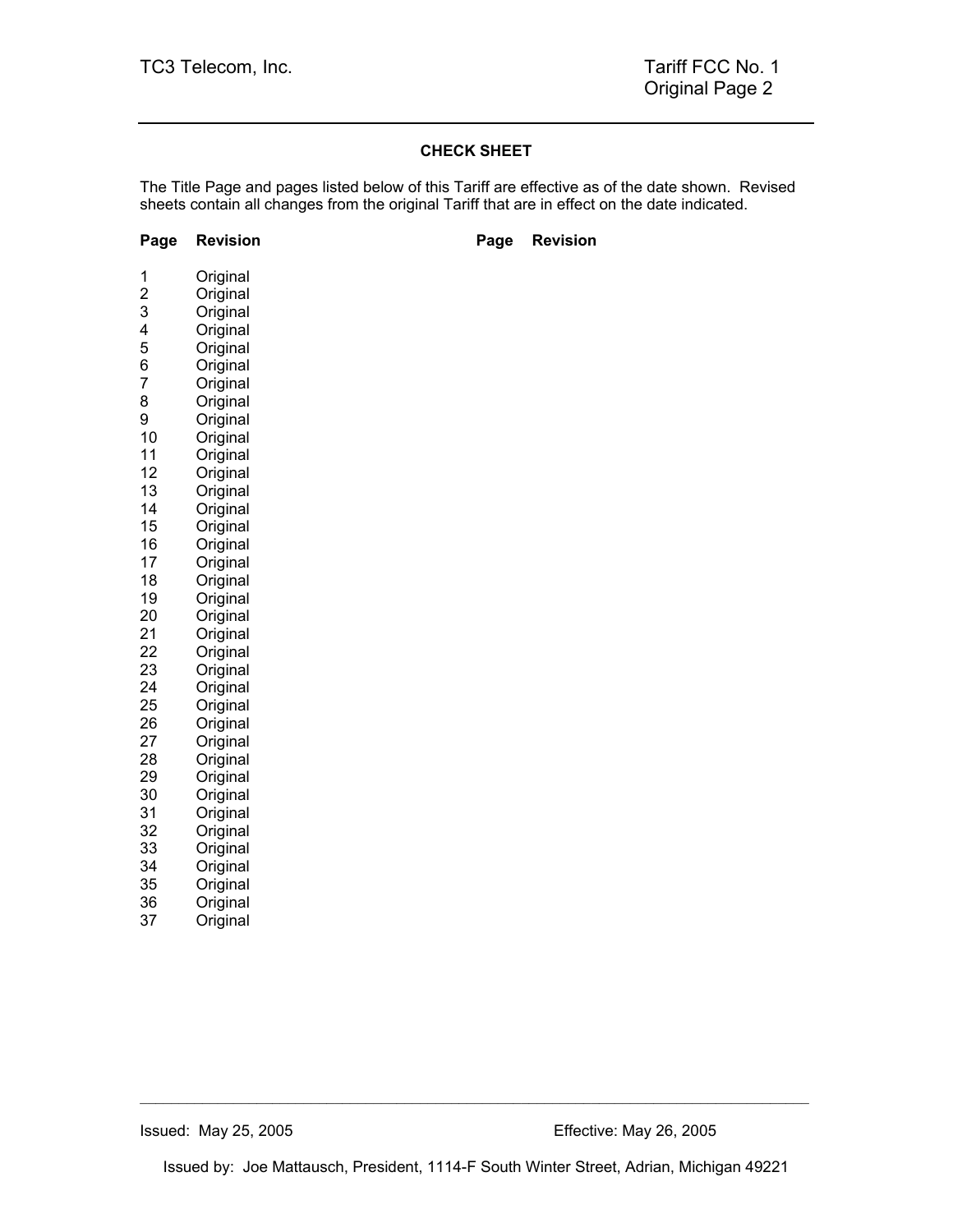## **TABLE OF CONTENTS**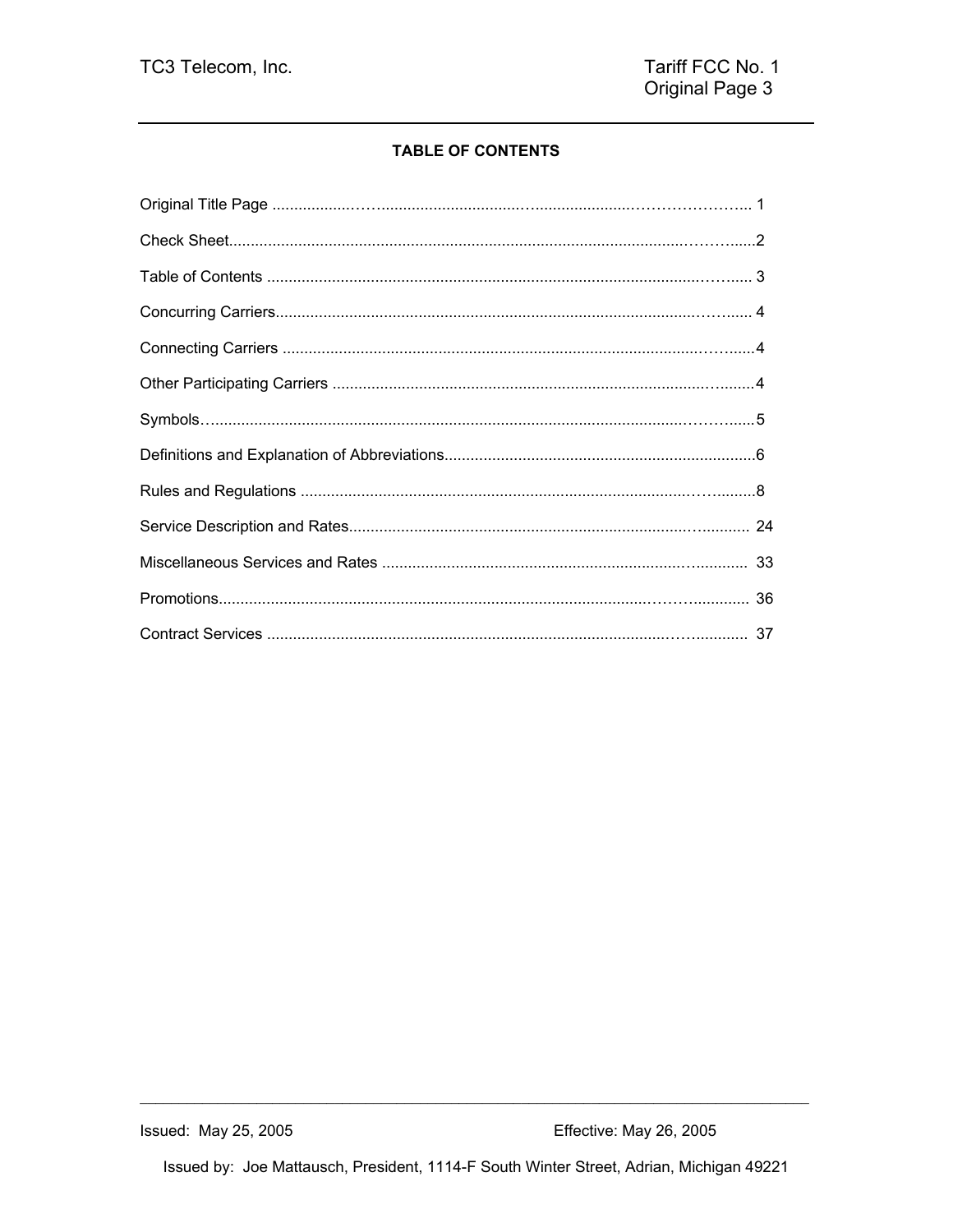## CONCURRING CARRIERS

None

## CONNECTING CARRIERS

None

## OTHER PARTICIPATING CARRIERS

None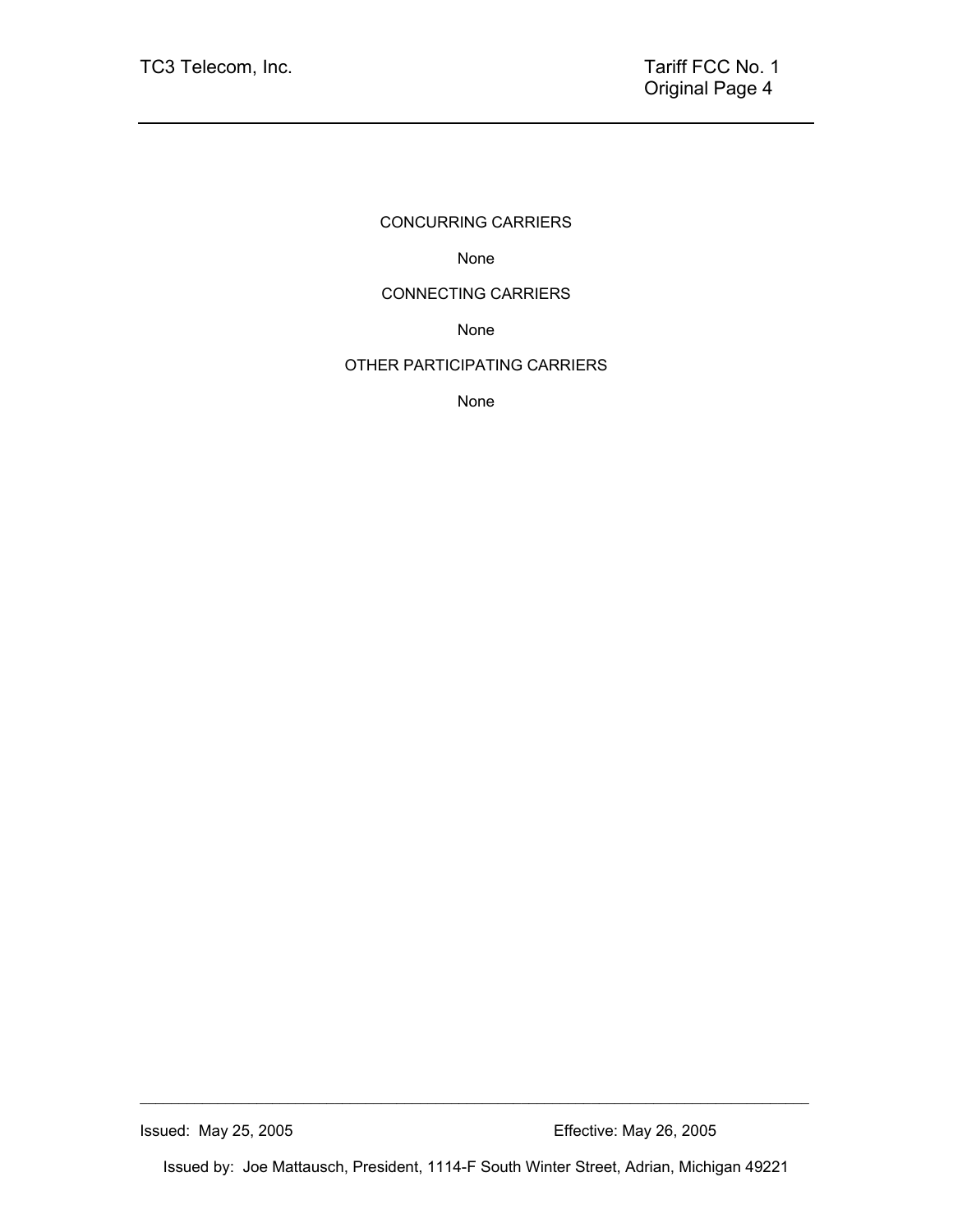## **SYMBOLS**

When TC3 changes any tariff sheet, it will issue a revised sheet replacing the affected tariff sheet. TC3 will identify changes on the revised sheet through the use of the following symbols:

- (C) Changed Regulation
- (D) Discontinued Rate or Regulation
- (I) Rate Increase
- (M) Move in Location of Text
- (N) New Rate or Regulation
- (R) Rate Reduction
- (T) Change of Text Only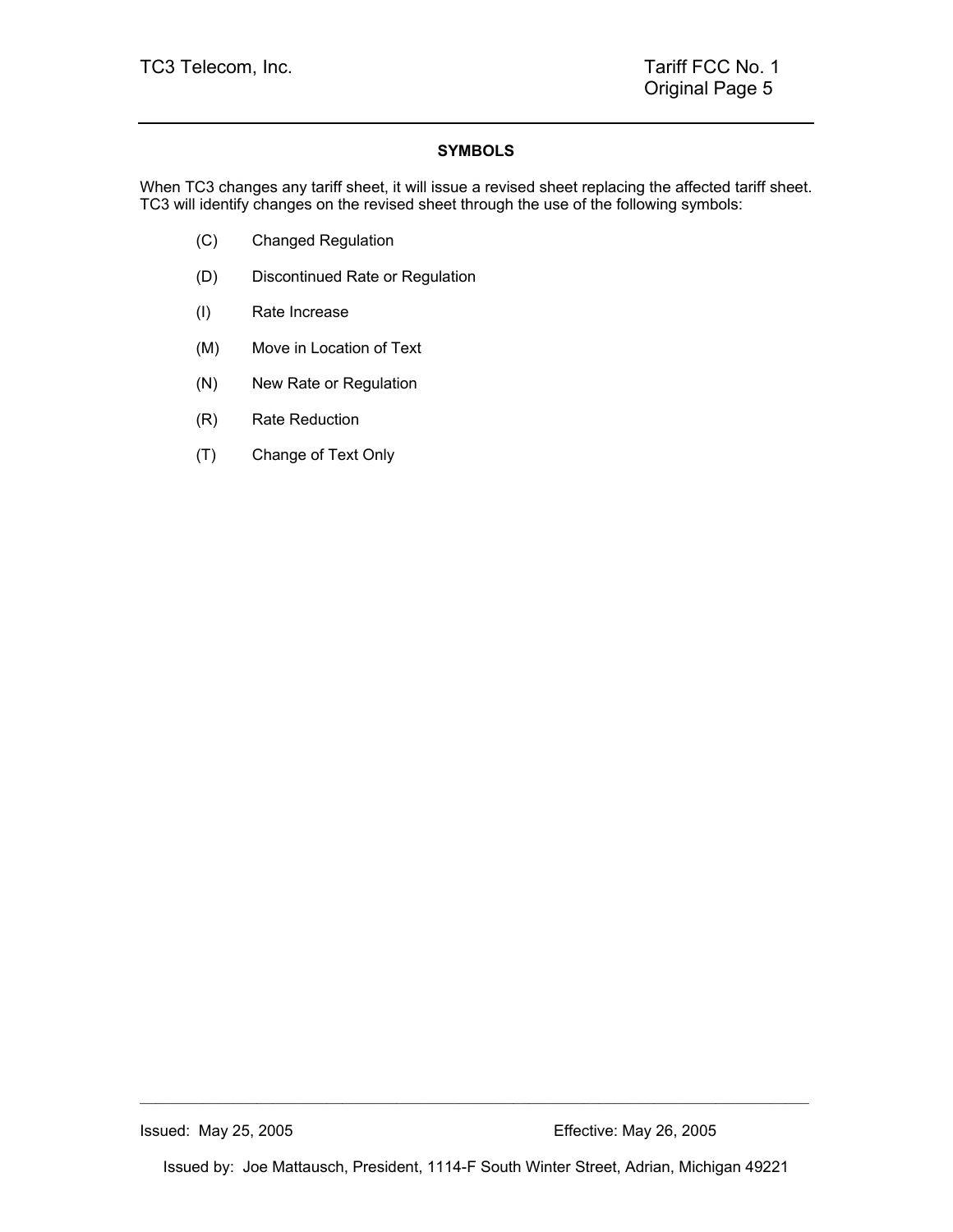## **SECTION 1 – DEFINITIONS AND EXPLANATION OF ABBREVIATIONS**

**Access Line** - An arrangement which connects the Customer's telephone to a TC3 designated switching center or point of presence.

**Authorization Code** - A pre-defined series of numbers to be dialed by the Customer or Authorized User on access to TC3's network to identify the caller and validate the caller's authorization to use the services provided.

**Authorized User** - A person, firm, corporation, or any other entity authorized by the Customer to utilize the Carrier's service under the terms and conditions of this Tariff. The Customer remains responsible for payment of services.

**Calling Card** - A billing convenience whereby the End User may bill the charges for a call to an approved TC3-issued calling card. TC3's terms and conditions will apply to payment arrangements.

**Commission** - Federal Communications Commission.

**Company or Carrier** – TC3 Telecom, Inc., unless otherwise clearly indicated by the context.

**Customer** - The person, firm, corporation or other entity which orders, cancels, amends or uses service and is responsible for payment of charges and compliance with this Tariff.

**Equal Access** - A form of dialed access provided by local exchange companies whereby interexchange calls dialed by the Customer are automatically routed to the Company's network. Presubscribed Customers may also route interexchange calls to the Company's network by dialing an access code supplied by the Company.

**IXC** - Interexchange carrier

**LATA** - Local Access and Transport Area. A geographic area established by the United States District Court for the District of Columbia in Civil Action No. 17-49, within which a Local Exchange Carrier provides communications services.

**LEC** - Local Exchange Carrier.

**TC3** - TC3 Telecom, Inc.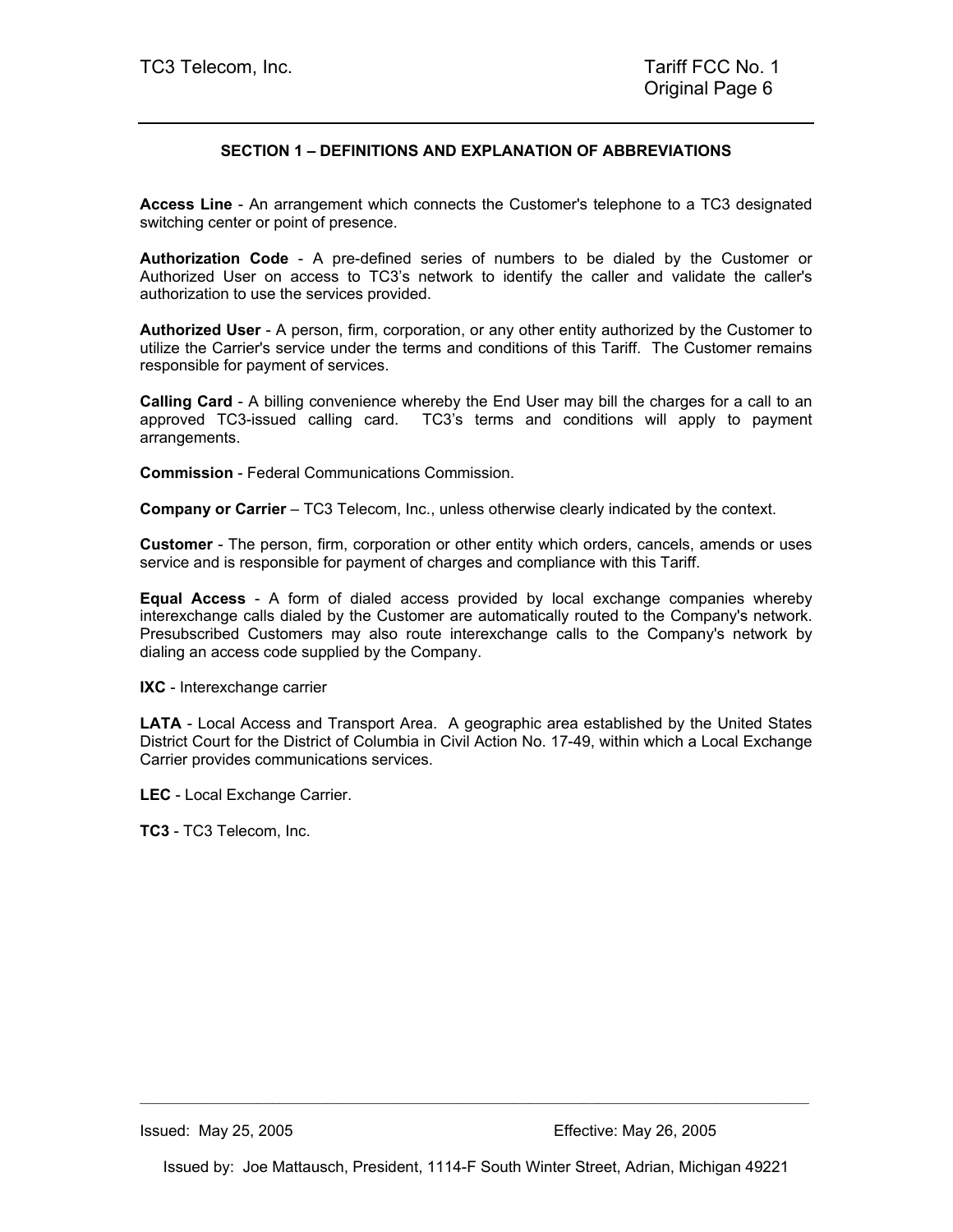## **SECTION 1 - DEFINITIONS (CONT'D.)**

**Personal Identification Number (PIN)** - See Authorization Code.

**Premises** - The physical space designated by the Customer for the termination of the Company's service.

**Serving Wire Center** - A specified geographic point from which the vertical and horizontal coordinate is used in calculation of airline mileage.

**Subscriber** - See Customer.

**Switched Access Origination/Termination** - Where access between the customer and the IXC is provided on local exchange carrier Feature Group circuits and the connection to the customer is a LEC-provided business or residential access line. The cost of switched Feature Group access is billed to the IXC.

**United States** - The forty-eight states contained within the mainland United States, the District of Columbia, Alaska and Hawaii.

**V & H Coordinates** - Geographic points which define the originating and terminating points of a call in mathematical terms for the determination of the airline mileage of a call. Call mileage may be used for the purpose of rating calls.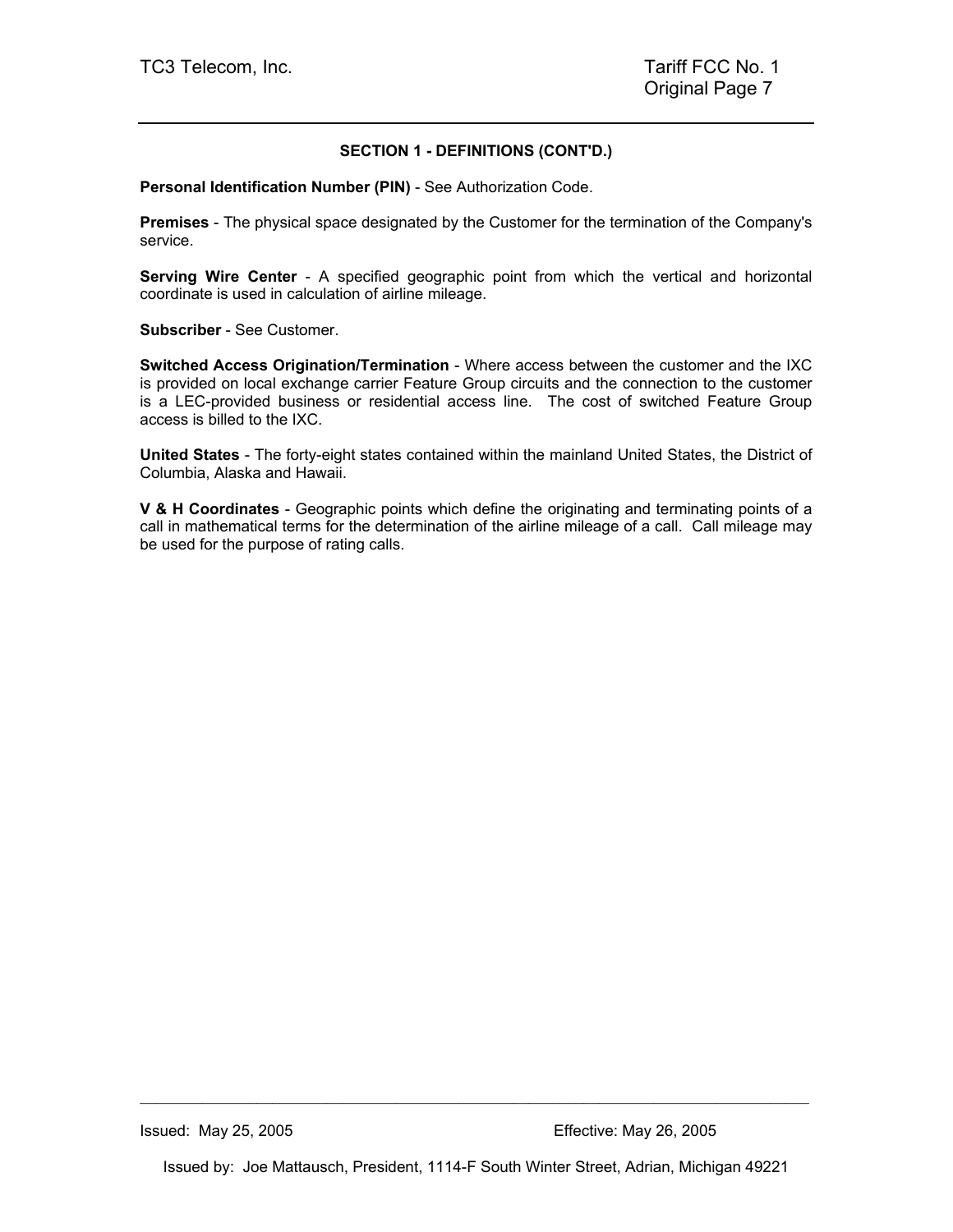## **SECTION 2 - RULES AND REGULATIONS**

#### **2.1 Undertaking of TC3 Telecom, Inc.**

TC3's services and facilities are furnished for communications originating within the United States under terms of this Tariff. The Company's services and facilities are available twenty-four (24) hours per day, seven (7) days per week.

TC3 arranges for installation, operation, and maintenance of the communications services provided in this Tariff for Customers in accordance with the terms and conditions set forth under this Tariff. TC3 may act as the Customer's agent for ordering access connection facilities provided by other carriers or entities, when authorized by the Customer, to allow connection of a Customer's location to TC3's network. The Customer shall be responsible for all charges due for such service arrangement.

On suitable notice, TC3 may make such tests, adjustments, and inspections as may be necessary to maintain the Company facilities in satisfactory condition. No interruption allowance will be credited to the Customer for the periods during which TC3 makes such tests, adjustments, or inspections.

#### **2.2 Use**

The Customer may use services provided under this Tariff for any lawful telecommunications purpose for which the service is technically suited.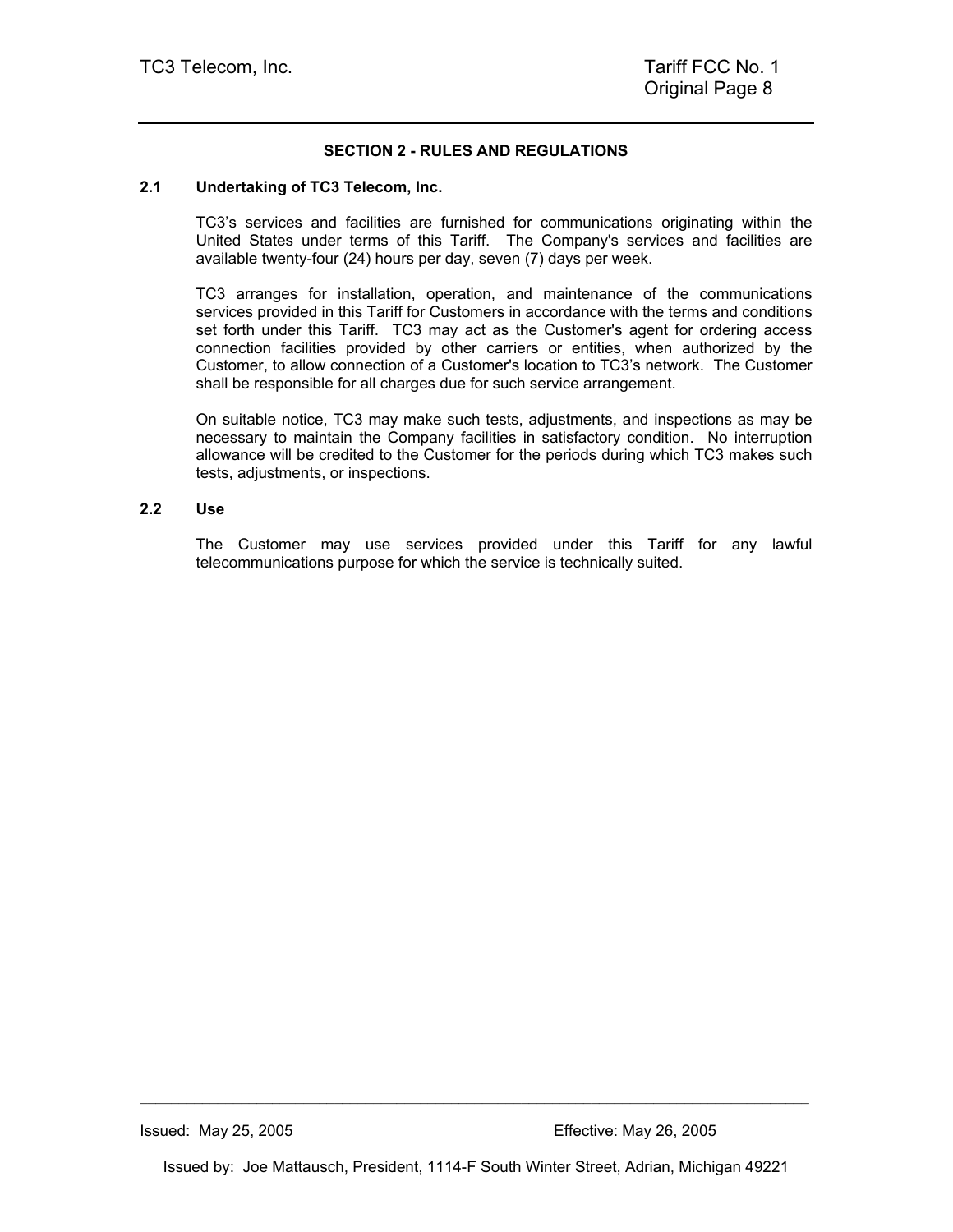#### **2.3 Limitations**

- **2.3.1** TC3 does not undertake to transmit messages, but offers the use of its facilities when available, and it will not be liable for errors in transmission or for failure to establish connection.
- **2.3.2** TC3 reserves the right to discontinue service when conditions beyond its control so necessitate, or when the Customer is using the service in violation of either the provisions of this Tariff or the law.
- **2.3.3** TC3's service offering is subject to the availability of the necessary facilities and/or equipment and subject to the provisions of this Tariff. The Company may decline applications for service to or from a location where the necessary facilities or equipment are not available. The Company may discontinue furnishing service in accordance with the terms of this Tariff.
- **2.3.4** TC3 reserves the right to discontinue service, limit service, or to impose requirements on Customers as required to meet changing regulatory or statutory rules and standards, or when such rules and standards have an adverse material affect on the business or economic feasibility of providing service, as determined by TC3 in its reasonable judgment.
- **2.3.5** TC3 may limit or discontinue service, without notice to the Customer, by blocking traffic to certain countries, cities, or NXX exchanges, or by blocking calls using certain Authorization Codes, when TC3 deems such action necessary for the prevention of unlawful use of its service. TC3 will restore service as soon as it can without undue risk. On request by the Customer affected, TC3 will assign a new Authorization Code to replace the deactivated Authorization Code.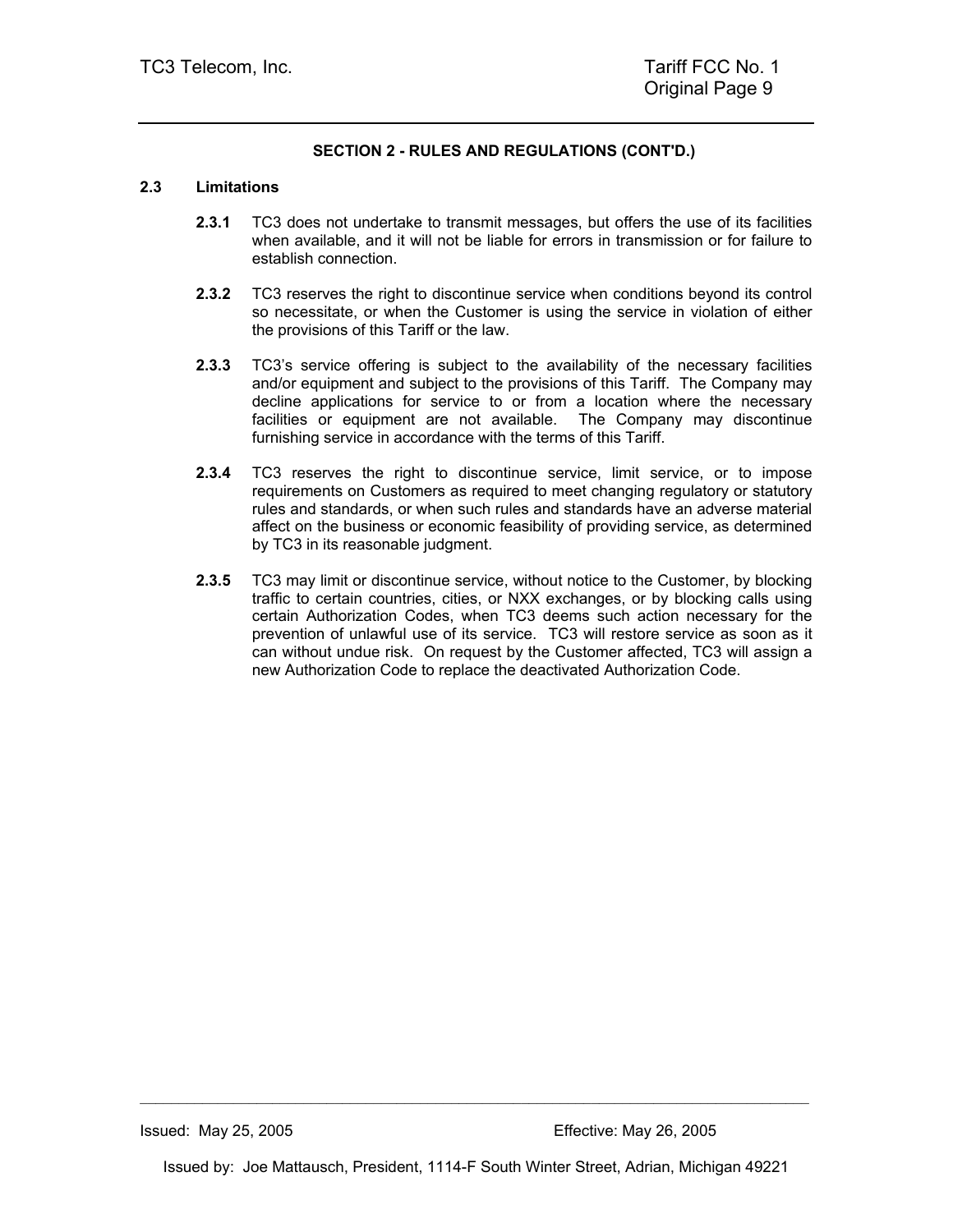#### **2.4 Assignment or Transfer**

The Company directly or indirectly controls all service under this Tariff and neither the Customer nor its Authorized Users may transfer or assign the use of service without TC3's express prior written consent. Further, such transfer or assignment shall only apply where there is no interruption of the use or location of service. All terms and conditions contained in this Tariff shall apply to all such permitted transferees or assignees, as well as all conditions of service.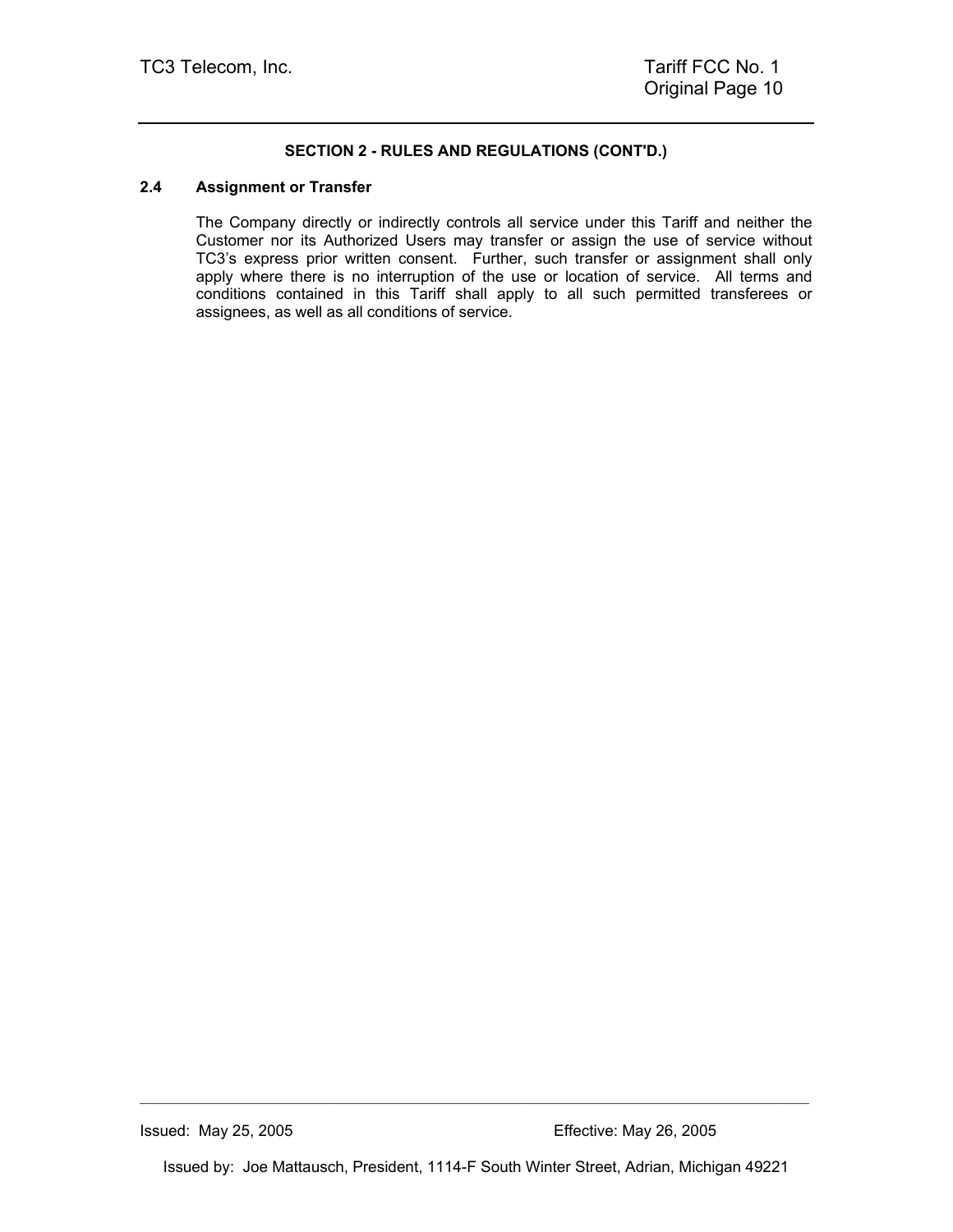### **2.5 Liability**

- **2.5.1** TC3 shall in no event be liable for any incidental, indirect, special, or consequential damages (including lost revenue or profits) of any kind whatsoever regardless of the cause or foreseeability thereof. TC3's liability for damages of any nature arising from errors, mistakes, omissions, interruptions, or delays of the Company, its agents, servants, or employees, in the course of establishing, furnishing, rearranging, moving, terminating, maintaining, restoring, or changing the service or facilities or equipment shall not exceed an amount equal to the charges applicable under this Tariff (calculated on a proportionate basis where appropriate) to the period during which such error, mistake, omission, interruption or delay occurs.
- **2.5.2** When the services or facilities of other common carriers are used separately or in conjunction with the Company's facilities or equipment in establishing connection to points not reached by the Company's facilities or equipment, TC3 shall not be liable for any act or omission of such other common carriers or their agents, servants or employees.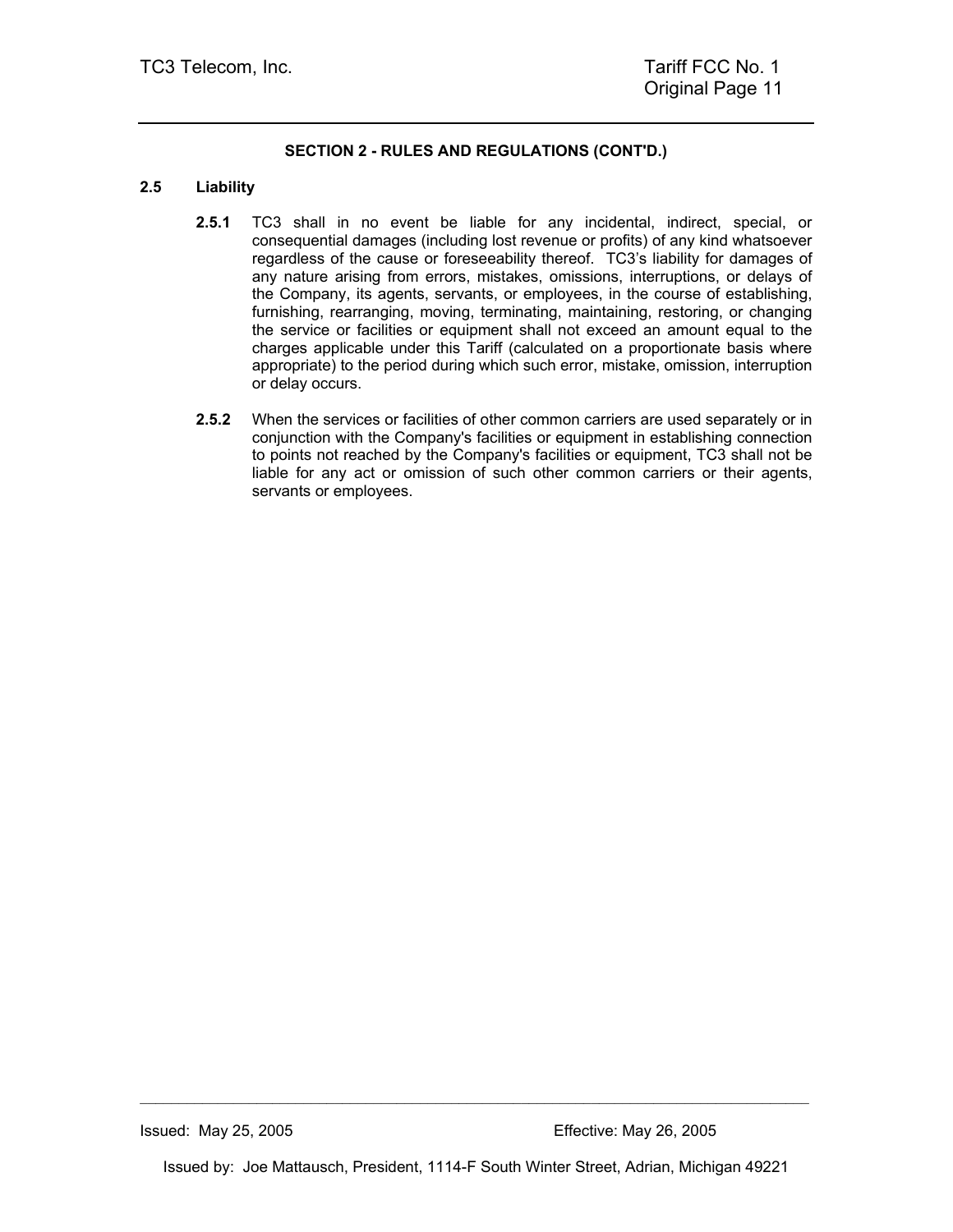### **2.5 Liability (Cont'd.)**

- **2.5.3** TC3 shall not be liable for any failure of performance hereunder if such failure is due to any cause or causes beyond TC3's reasonable control. Such causes shall include, without limitation, acts of God, vandalism, cable cut, fire, explosion, storm or other similar occurrence, any law, order, regulation, direction, action or request of the United States government or of any other government or of any civil or military authority, national emergencies, insurrections, riots, wars, strikes, lockouts or work stoppages or other labor difficulties, supplier failures, shortages, breaches or delays, or preemption of existing service to restore service in compliance with the Commission's Rules and Regulations.
- **2.5.4** TC3 shall not be liable for interruptions, delays, errors, or defects in transmission, or for any injury whatsoever, caused by the Customer, the Customer's agents, or Authorized Users, or by facilities or equipment provided by the Customer.
- **2.5.5** TC3 shall not be liable for any claim, loss, or refund as a result of loss, theft or fraudulent use of Authorization Codes or Personal Identification Numbers issued for use with TC3's services.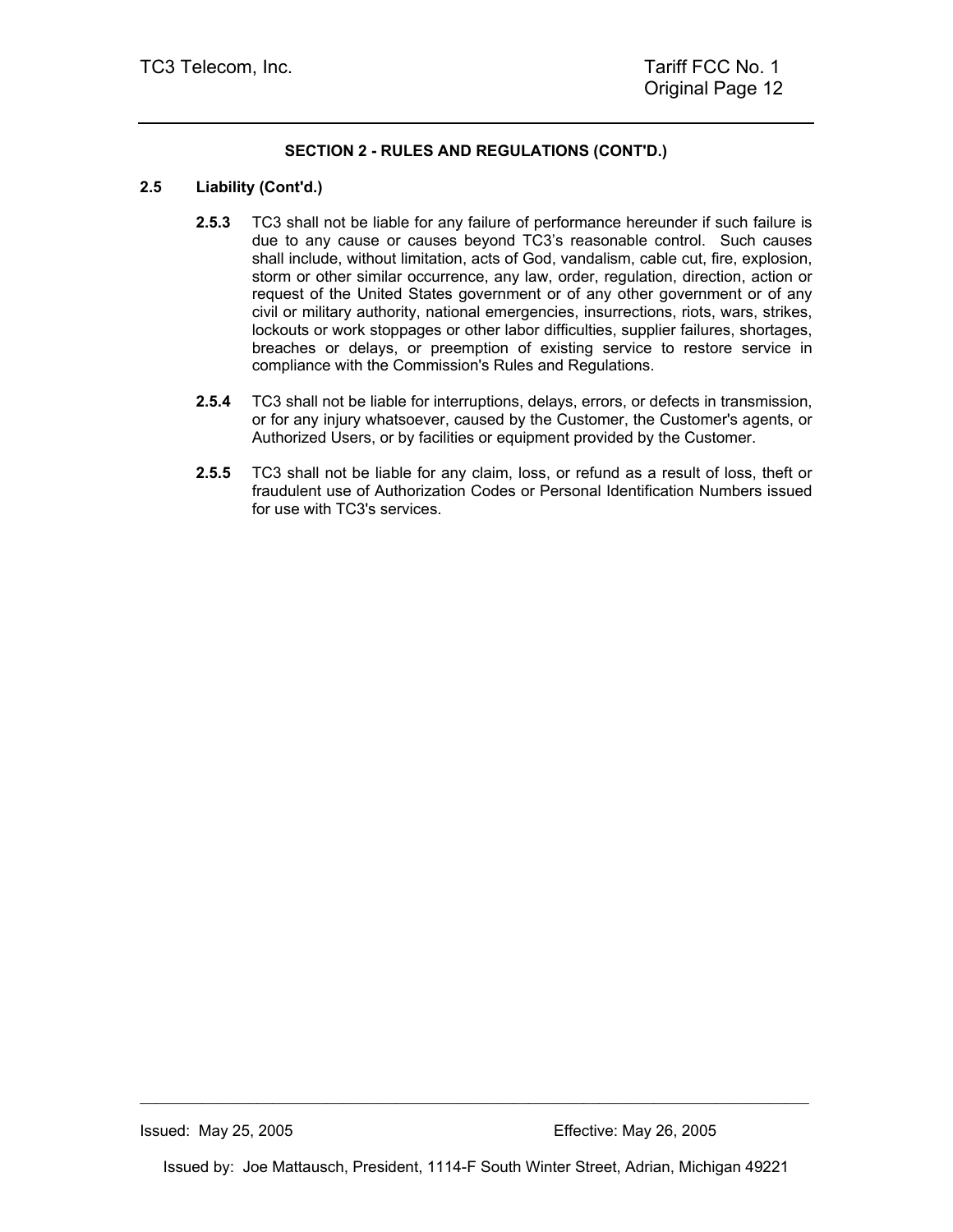### **2.5 Liability (Cont'd.)**

- **2.5.6** The Customer shall indemnify, defend and hold harmless the Company (including the costs of reasonable attorney's fees) against:
	- (a) Claims for patent infringement arising from combining or connecting the Company's facilities or equipment with facilities, equipment, apparatus or systems of the Customer;
	- (b) Claims for libel, slander, infringement of copyright or unauthorized use of any trademark, trade name or service mark arising out of the material, data, information, or other content transmitted over the Company's facilities or equipment; and
	- (c) All other claims (including, without limitation, claims for damage to any business or property, or injury to, or death of, any person) arising out of any act or omission of the Customer, the Customer's agents or Authorized Users, in connection with any service or facilities or equipment provided by the Company.
- **2.5.7** TC3 shall not be liable for any act or omission of any entity furnishing to the Company or the Company's customers' facilities or equipment used for or with the services the Company offers.
- **2.5.8** TC3 shall not be liable for any damages or losses due to the fault or negligence of the Customer or due to the failure or malfunction of Customer-provided equipment or facilities.
- **2.5.9** The Company shall neither be liable for the claims of vendors supplying equipment to Customers of the Company which may be installed at the premises of the Company, nor the performance of said vendor or vendor's equipment.

#### **2.6 Minimum Period**

The minimum period for which TC3 will provide services under this Tariff and for which rates and charges are applicable is one (1) month unless otherwise specified in this Tariff or mutually agreed in writing. When a service is discontinued prior to the expiration of the minimum period, charges are applicable whether the service is used or not.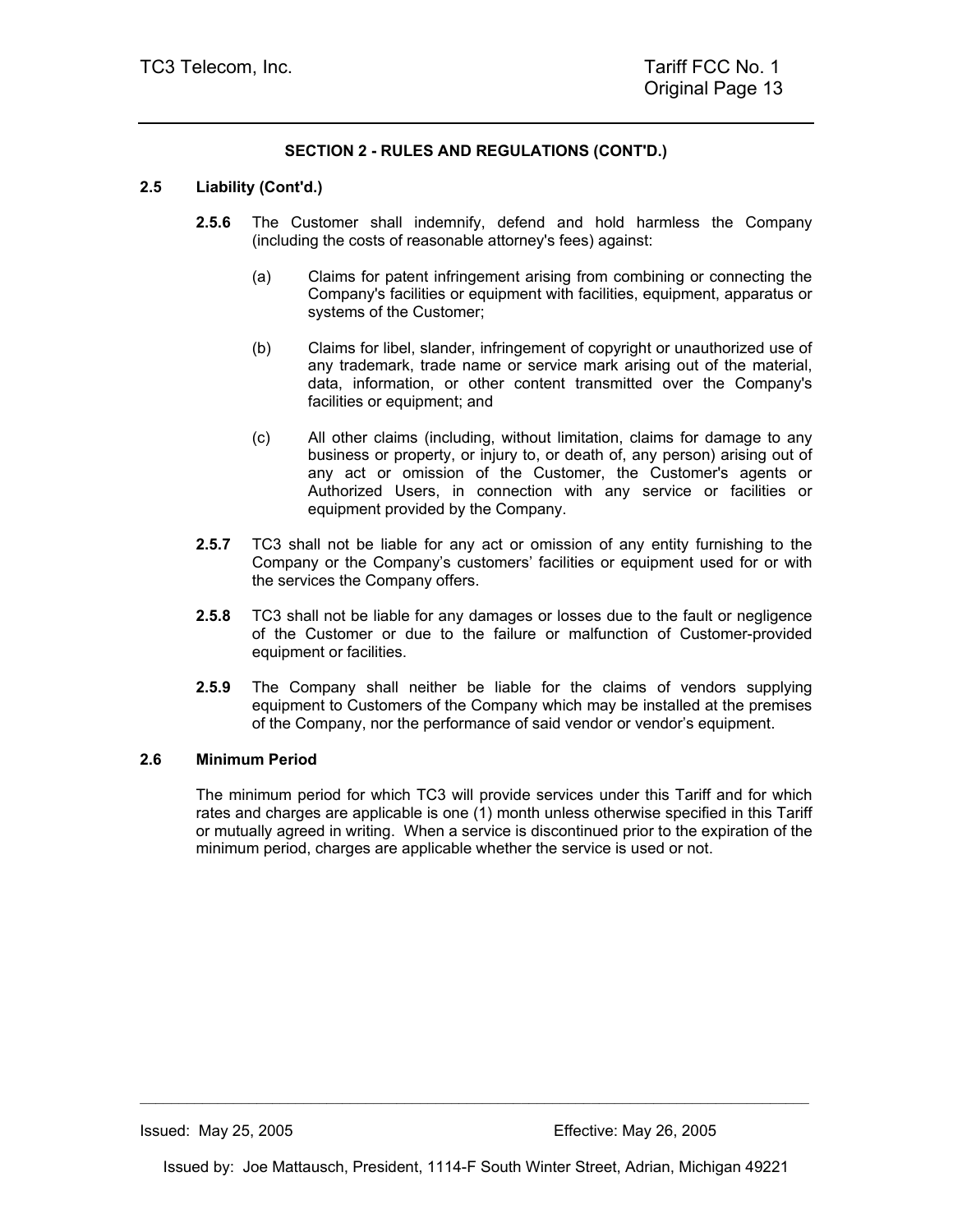#### **2.7 Billing and Payment for Service**

#### **2.7.1 Responsibility for Charges**

Charges for installations, service connections, moves, rearrangements, and prepaid services, where applicable, are payable on demand to the Company or its authorized agent. Billing thereafter will include recurring charges and actual usage as defined in this Tariff.

The Customer is responsible for payment of all charges for services and equipment furnished to the Customer for transmission of calls via the Company. In particular and without limitation to the foregoing, the Customer is responsible for any and all cost(s) incurred as the result of:

- a) any delegation of authority resulting in the use of his or her communications equipment and/or network services which result in the placement of calls via the Company;
- b) any and all use of the service arrangement provided by the Company, including calls which the Customer did not individually authorize;
- c) any calls placed by or through the Customer's equipment via any remote access feature(s);
- d) any calls placed as a result of the Customer's intentional or negligent disclosure of Authorization Codes or PIN numbers assigned to the Customer; and
- e) any and all calls placed to an 800/888 service number provided to the Customer by the Company.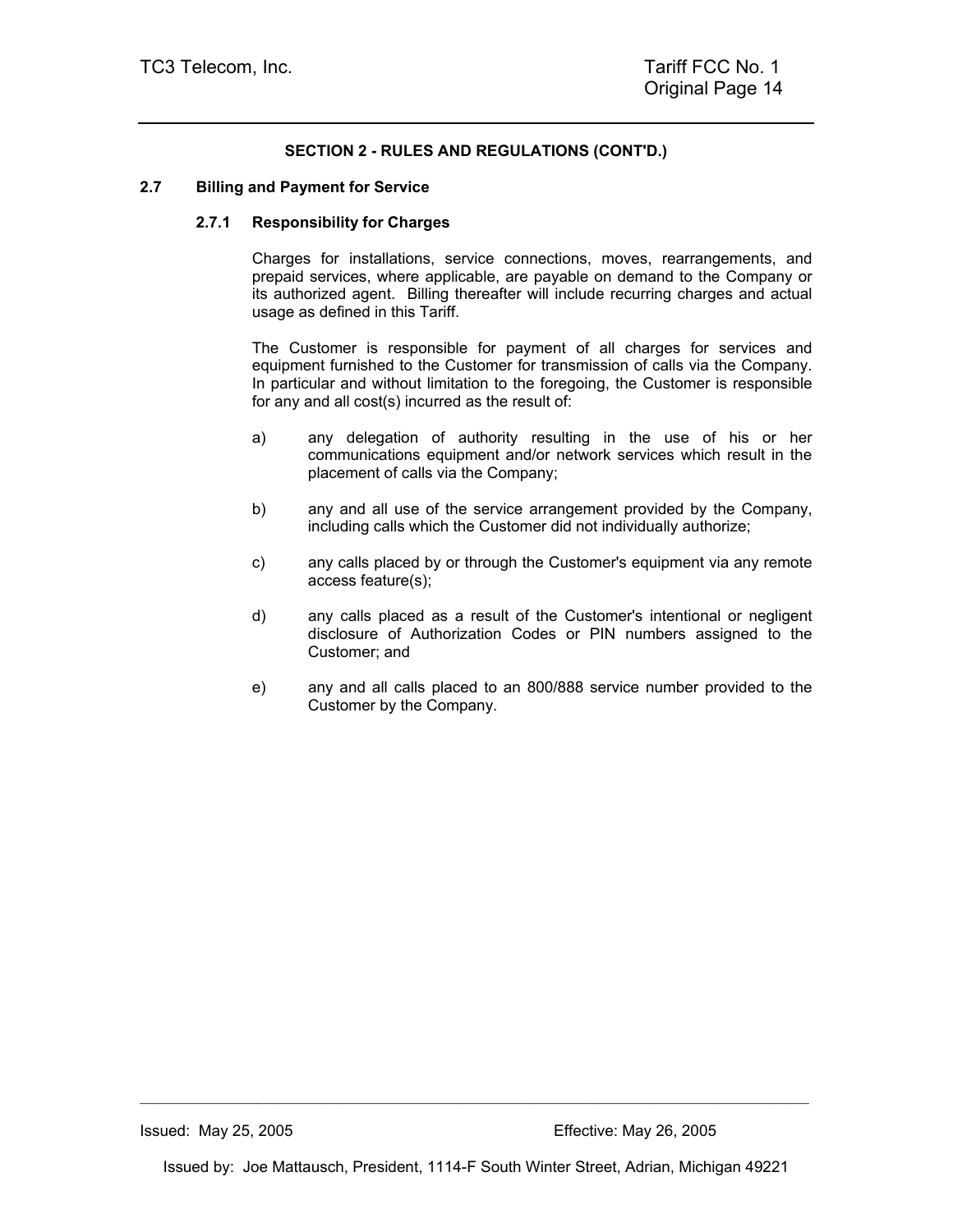### **2.7 Billing and Payment for Service (Cont'd)**

### **2.7.2 Payment for Service**

All charges due by the Customer are payable to TC3 or any agent that TC3 authorizes to receive such payments. The billing agent may be the Company, a local exchange telephone company, credit card company, or other billing service. Terms of payment shall be according to the rules and regulations of the agent and subject to the rules of regulatory bodies having jurisdiction. Any objections to billed charges must be promptly reported to the Company or its billing agent. Adjustments to Customers' bills shall be made to the extent that circumstances exist which reasonably indicate that such changes are appropriate.

Payments for service provided in association with Company-issued Debit Services must be received by the Company or its authorized agent prior to activation of the Customer's Debit Account. The Company reserves the right to place the Available Balance for the Customer's Debit Account on hold until the check or draft presented for payment clears or is paid.

#### **2.7.3 Late Payment Fees**

TC3 may assess a late payment fee of 1.5%, applied on a monthly basis, for any past due charges. Charges are past due if unpaid thirty (30) days following the date of the bill listing the amounts owed by the Customer. TC3 will assess applicable late payment fees according to the terms and conditions of the Company or its billing agent.

### **2.7.4 Return Check Charge**

TC3 may assess a return check charge of \$20.00 whenever a check or draft presented for payment of service is not accepted by the institution on which it is written. The Company will assess any applicable return check charges according to the terms and conditions of the Company or its billing agent.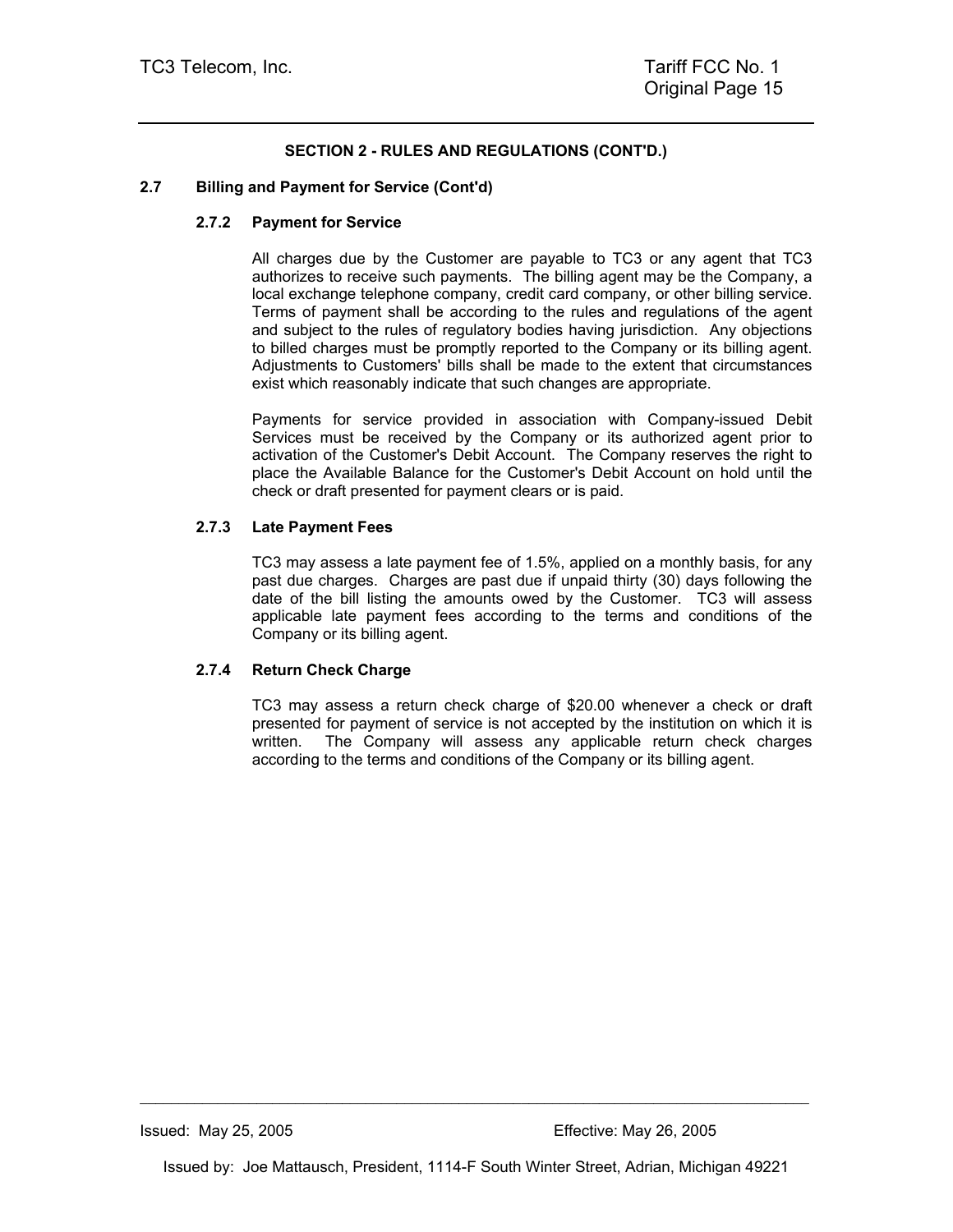#### **2.8 Deposits**

TC3 has the right to examine the Customer's credit record. If the Customer's financial condition is unknown or unacceptable to TC3, then TC3 may require the Customer to provide TC3 a security deposit which the Company may apply against overdue charges. The amount of the security deposit shall not exceed two months' estimated usage, may vary with the Customer's credit history and projected usage, and be collected and maintained in accordance with Commission rules. The fact that a security deposit has been made in no way relieves the Customer from the prompt payment of bills on presentation.

#### **2.9 Advance Payments**

For Customers for whom the Company determines an advance payment is necessary, TC3 reserves the right to collect an amount not to exceed two (2) months' estimated charges as an advance payment for service. This will be applied against the next month's charges and a new advance payment may be collected for the next month, if necessary.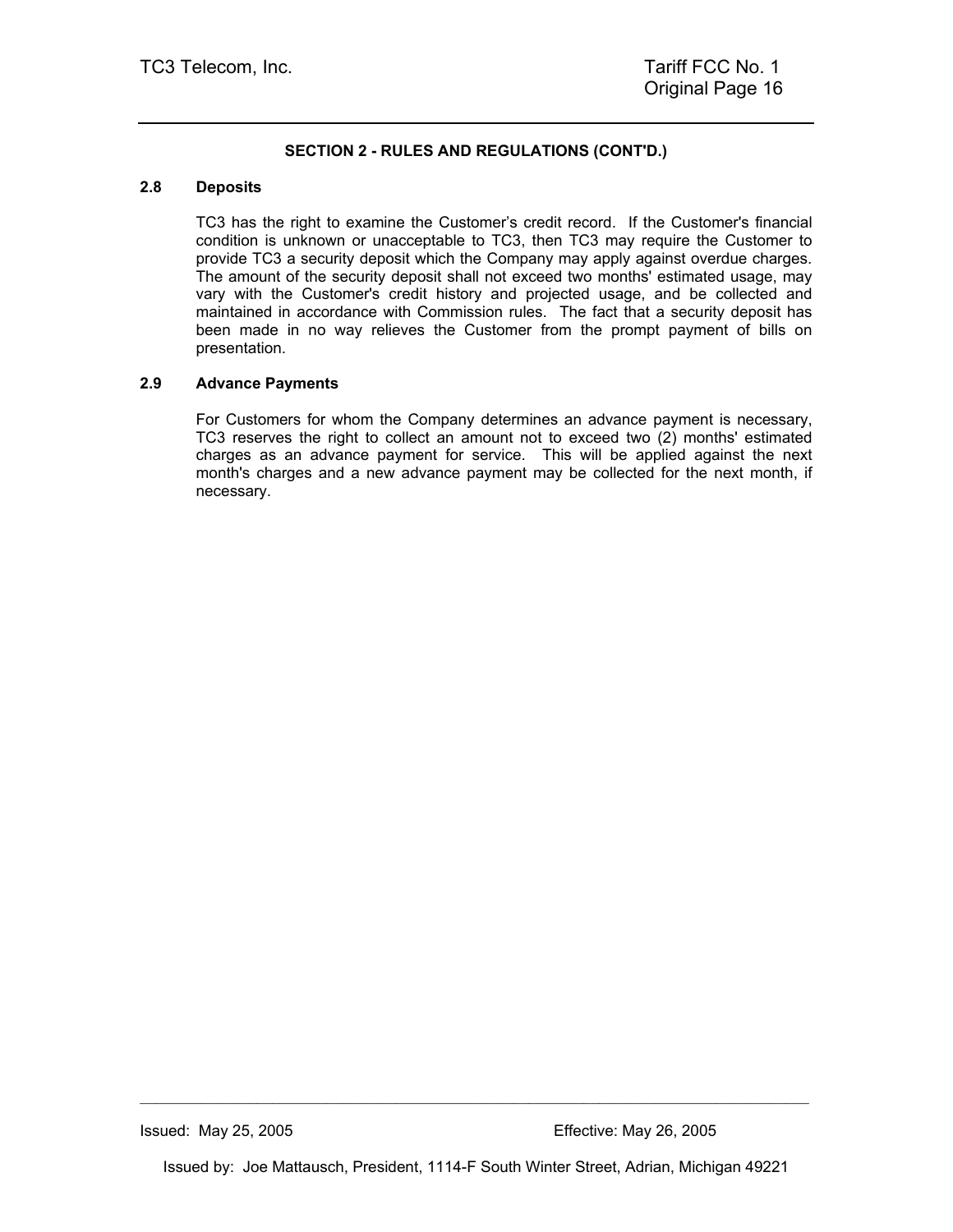#### **2.10 Taxes and Fees**

The Company reserves the right to bill any and all applicable taxes and fees in addition to normal rates and charges for services provided to the customer. Taxes and fees include, but are not limited to: Federal Excise Tax, State Sales Tax, Municipal Tax, and Gross Receipts Tax. Unless otherwise specified in this Tariff, such taxes and fees are in addition to rates as quoted in this Tariff, and TC3 will itemize such taxes and fees separately on Customer invoices.

#### **2.11 Terminal Equipment**

The Company's facilities and service may be used with or terminated in terminal equipment or communications systems such as a PBX, key system, single line telephone, or pay telephone. Such terminal equipment shall be furnished and maintained at the expense of the Customer. The Customer is responsible for all costs at his or her premises, including personnel, wiring, electrical power, and the like, incurred in the use of TC3 's service. When such terminal equipment is used, the equipment shall comply with the generally accepted minimum protective criteria standards of the telecommunications industry.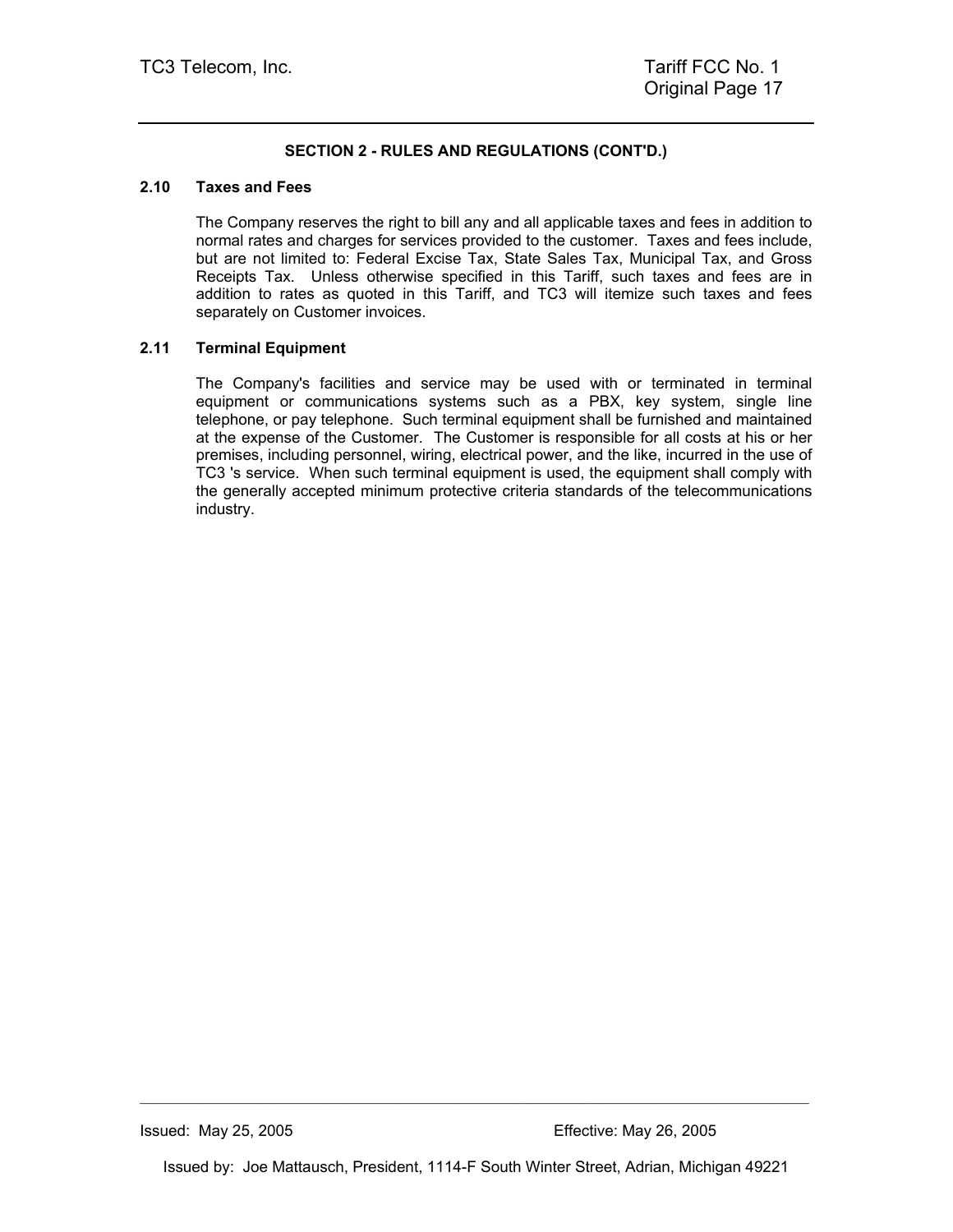#### **2.12 Interconnection**

- **2.12.1** TC3's service may be interconnected with services or facilities of other authorized communications common carriers and with private systems, subject to technical limitations established by the Company. Service furnished by the Company is not part of a joint undertaking with such other common carriers or systems. The Company does not undertake to provide any special facilities, equipment, or services to enable the Customer to interconnect the facilities or the equipment of the Company with services or facilities of other common carriers or with private systems.
- **2.12.2** Interconnection with the services or facilities of other common carriers shall be under the applicable terms and conditions of this Tariff and the other common carrier's Tariff or equivalent.
- **2.12.3** The Customer shall ensure that the facilities or equipment provided by the Customer are properly interconnected with the facilities or equipment of the Company. If the Customer maintains or operates the interconnected facilities or equipment in a manner which results or may result in harm to the Company's facilities, equipment, personnel, or the quality of service, the Company may, on written notice, require the use of protective equipment at the Customer's expense. If this written notice fails to eliminate the actual or potential harm, the Company may, on written notice, terminate the existing service of the Customer.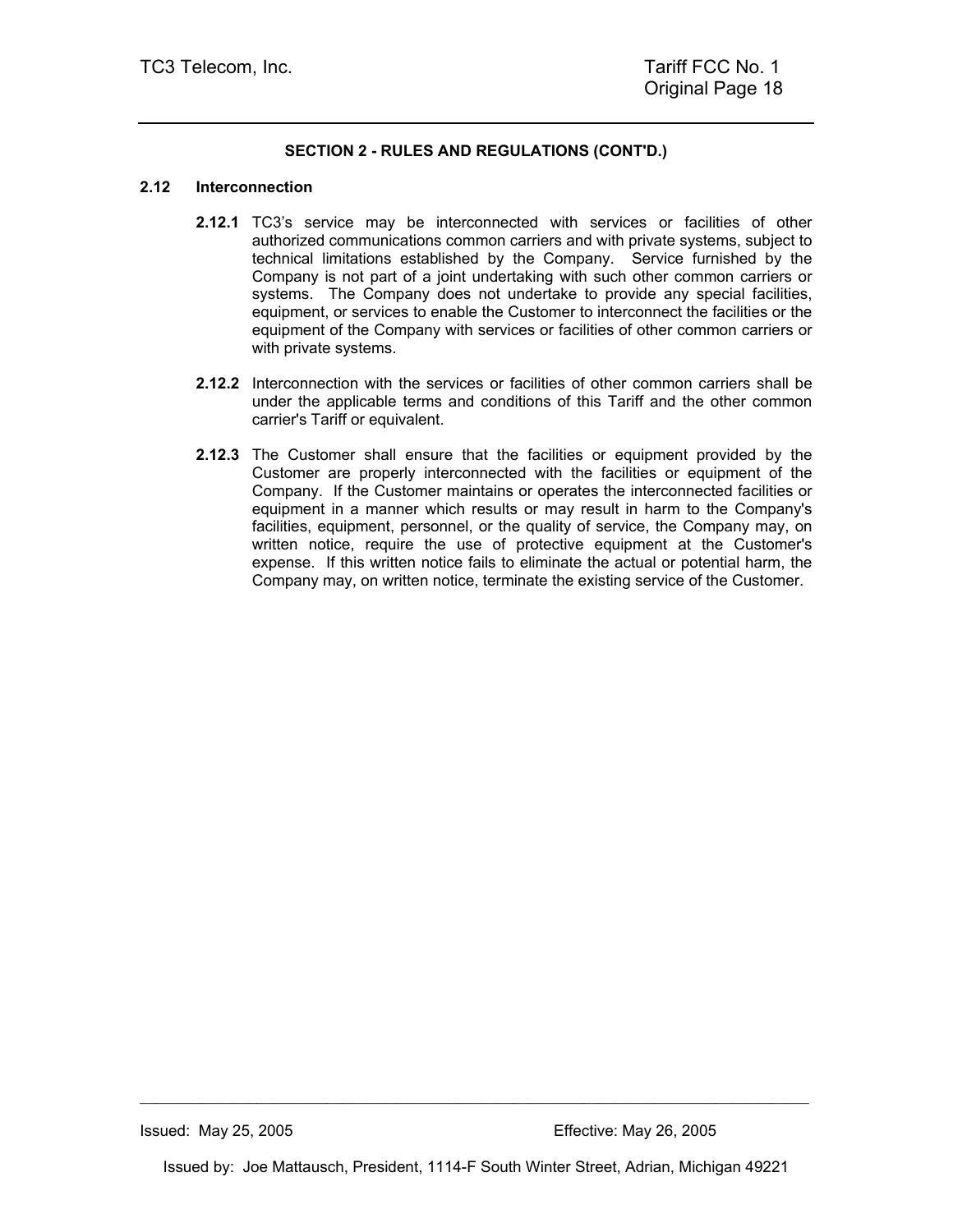#### **2.13 Allowances for Interruption of Service**

Credit allowances for interruptions of service which are not due to the Company's inspection or testing, to the negligence of the Customer, or to the failure of channels, equipment and/or communications systems provided by the Customer, are subject to the general liability provisions set forth in this Tariff.

Credit allowances for interruptions of service caused by service outages or deficiencies are limited to the initial minimum period call charges for re-establishing the interrupted call.

The Customer shall have the obligation to notify the Company immediately of any interruption in service for which the Customer desires a credit allowance. Before giving such notice, the Customer shall ascertain that the trouble is not within his or her control, or is not in wiring or equipment, if any, furnished by Customer.

Interruptions caused by Customer-provided or Company-provided automatic dialing equipment are not deemed an interruption of service as defined herein because the Customer has the option of using the long distance network via LEC access.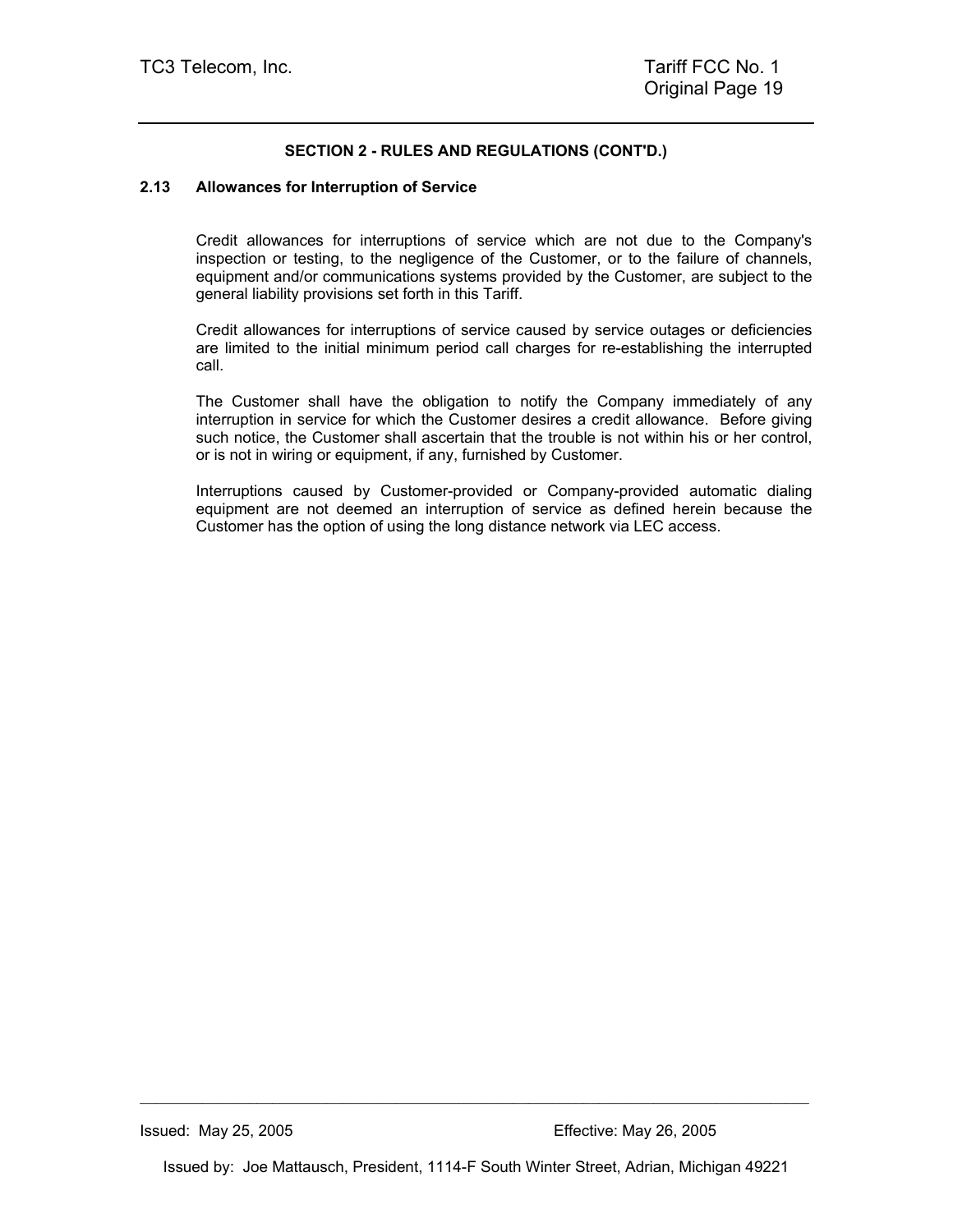#### **2.14 Cancellation by the Customer**

The Customer may discontinue service with written notice to the Company, subject to any applicable term agreements. The Company shall hold the Customer responsible for payment of all bills for service furnished until the cancellation date specified by the Customer or until the date that the written cancellation notice is received, whichever is later.

### **2.15 Refusal or Discontinuance by the Company**

TC3 will continue to provide service until canceled by the Customer, in writing, or until discontinued by the Company as set forth below. TC3 may render bills subsequent to the termination of service for charges incurred before termination.

- **2.15.1** For Nonpayment: The Company, by written notice to the Customer and in accordance with applicable law, may discontinue service or cancel an application for service without incurring any liability when there is an unpaid balance for service that is more than 30 days overdue.
- **2.15.2** For Returned Checks: The Customer whose check or draft is returned unpaid for any reason, after two attempts at collection, shall be subject to discontinuance of service in the same manner as provided for nonpayment of overdue charges.
- **2.15.3** For Lack of Use: The Company, by written notice to the Customer, may discontinue service in the same manner as provided for nonpayment of overdue charges if after sixty (60) days the service has not been used.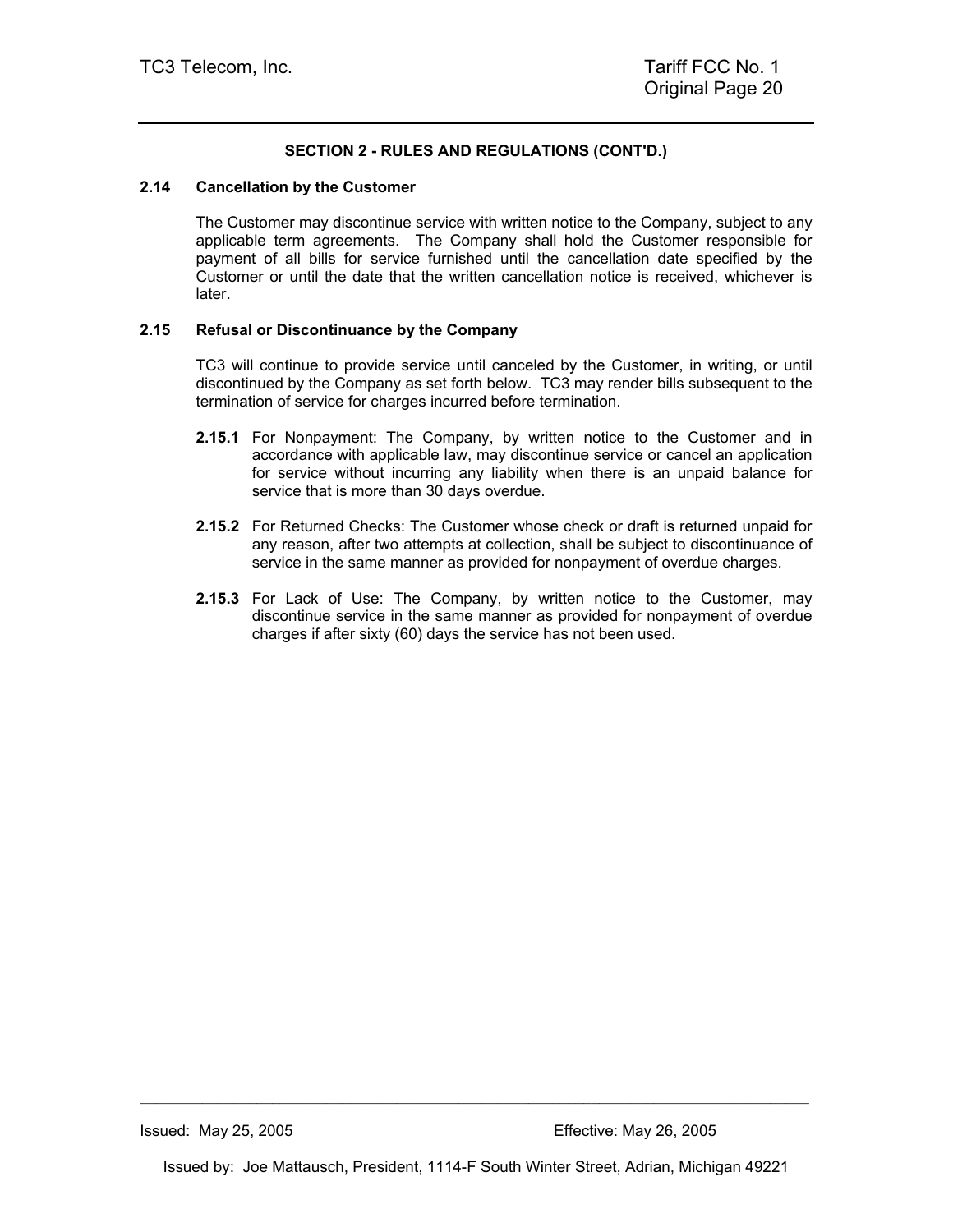#### **2.15 Refusal or Discontinuance by the Company (Cont'd.)**

- **2.15.4** For any violation of law or of any of the provisions governing the furnishing of service under this Tariff: The Customer shall be subject to discontinuance of service, without notice, for any violation of any law, rule, regulation or policy of any government authority having jurisdiction over service, or by reason of any order or decision of a court or other government authority having jurisdiction which prohibits the Company from furnishing such service.
- **2.15.5** For the Company to comply with any order or request of any governmental authority having jurisdiction: The Customer shall be subject to discontinuance of service, without notice, for the Company to comply with any order or request of any governmental authority having jurisdiction.
- **2.15.6** For unauthorized or unlawful use of Authorization Codes: TC3 issues Authorization Codes only to the Customer, and such Authorization Codes may not be sold or otherwise distributed without TC3's written consent. Any unauthorized or unlawful use of such numbers or codes shall result in the immediate termination of service without notice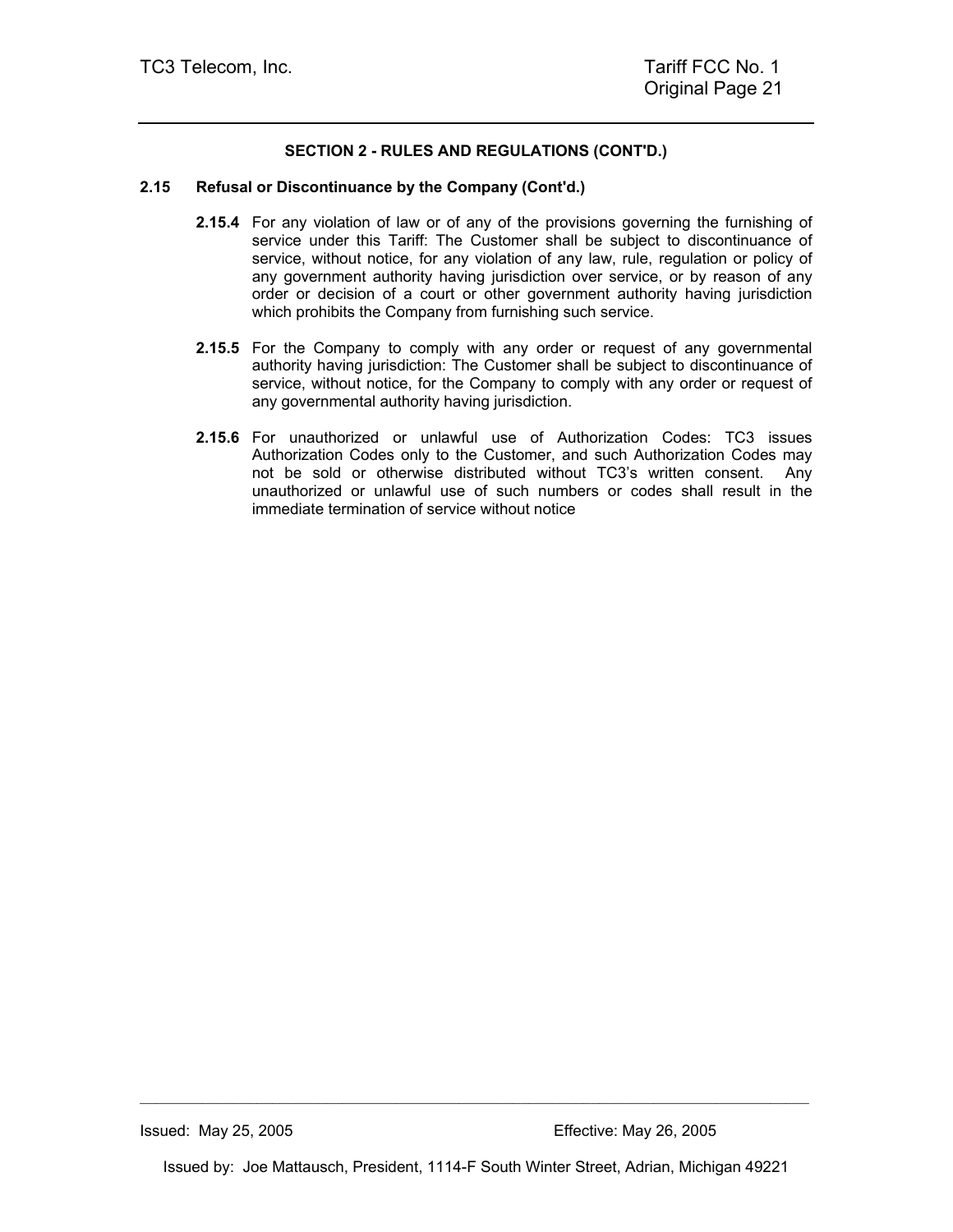#### **2.16 Restoration of Service**

If service has been discontinued for nonpayment or as otherwise provided herein and the Customer wishes it continued, service shall, at the Company's discretion, be restored when all past due amounts are paid or the event giving rise to the discontinuance (if other than nonpayment) is corrected.

#### **2.17 8XX Numbers**

- **2.17.1** The Company will make every effort to reserve "8XX" vanity numbers on behalf of customers, but makes no guarantee or warrantee that the requested "8XX" number(s) will be available or assigned to the customer requesting the number.
- **2.17.2** 8XX numbers shared by more than one Customer, whereby individual customers are identified by a unique Personal Identification Number, may not be assigned or transferred for use with service provided by another carrier.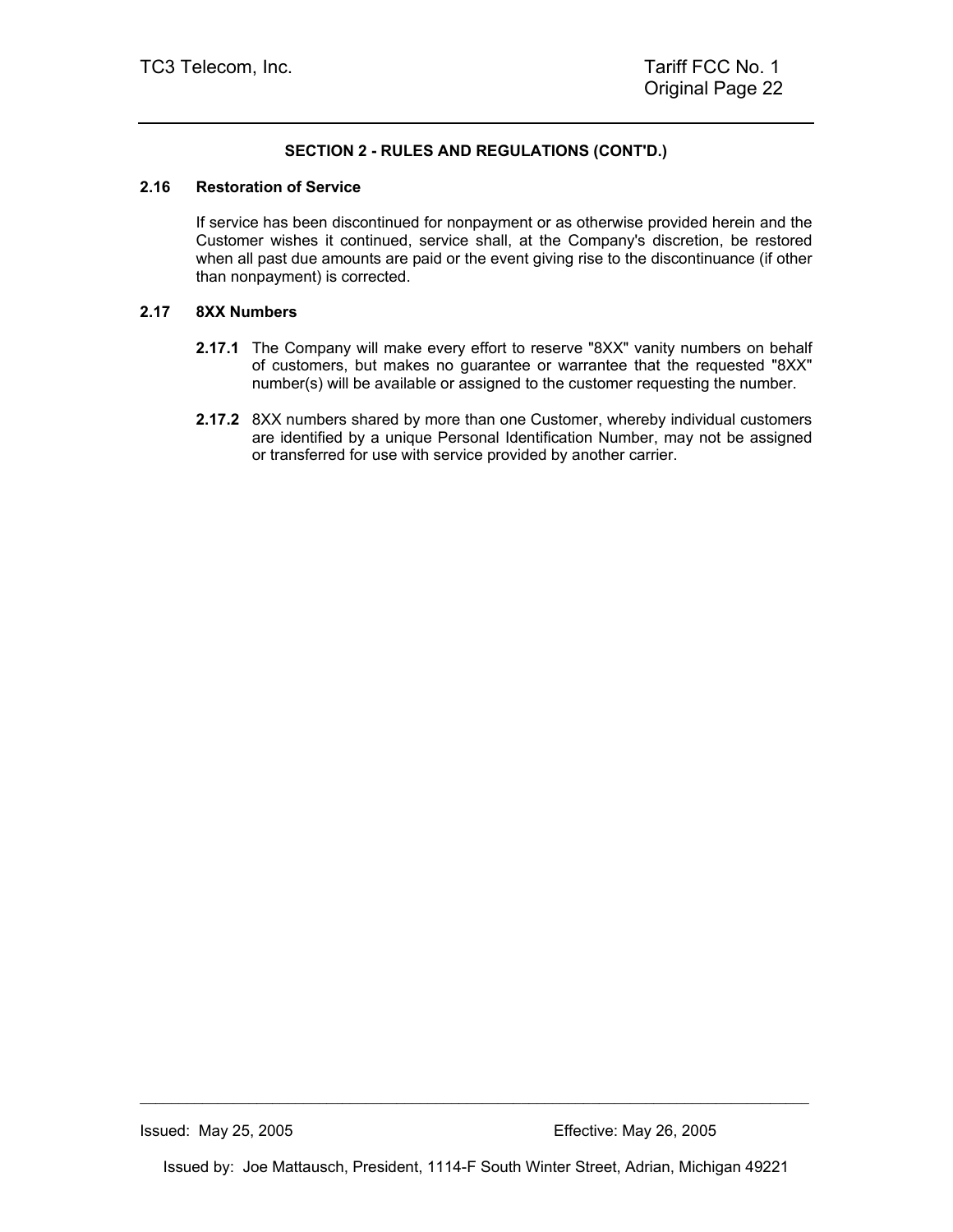#### **2.18 Use of Recording Devices**

Customers and Authorized Users who use recording devices do so at their own risk. A Customer or Authorized User may only use a recording device only as authorized by applicable federal, state and local laws.

#### **2.19 Miscellaneous Rates and Charges**

TC3 may adjust its rates and charges or impose additional rates and charges on its Customers in order to recover amounts it is required by governmental or quasigovernmental authorities to collect from or pay to others in support of statutory or regulatory programs. Examples of such programs include, but are not limited to, the Universal Service Fund, the Presubscribed IXC Charge, and compensation to payphone service providers for the use of their payphones to access TC3 services.

#### **2.20 Prohibited Uses**

The Customer shall not use TC3's services for any unlawful purpose or for any use to which Customer has not obtained any and all required governmental approvals, authorization, licenses, consents and permits.

The Customer may not use the services so as to interfere with or impair service over any facilities and associated equipment, or so as to impair the privacy of any communications over such facilities and associated equipment.

The relationship between TC3 and Customer shall not be that of partners or agents for one of the other, and shall not be deemed to constitute a partnership or agency agreement.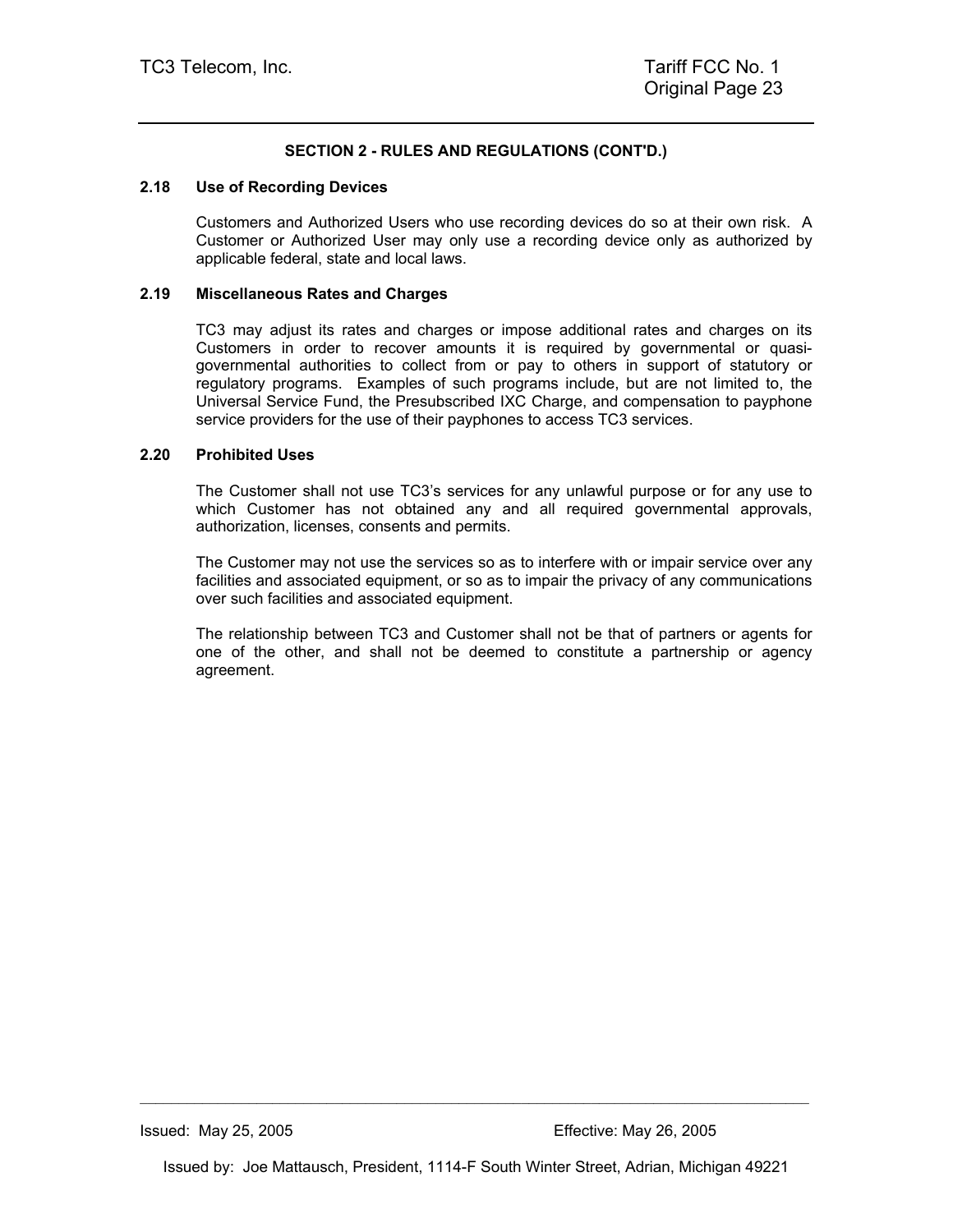## **SECTION 3 - SERVICE DESCRIPTIONS AND RATES**

#### **3.1 General**

TC3 offers direct dialed (1+) and inbound toll-free (8XX) services for Communications originating and terminating within the United States under the terms of this tariff.

Direct dial service is offered from originating locations within the state of Michigan. Calls may be placed to locations within the mainland United States, Alaska, and Hawaii.

Inbound 8XX service is available to Customers served from locations within the state of Michigan. Originating locations for calls placed to the Company's 8XX number services must be within the mainland United States, Alaska and Hawaii.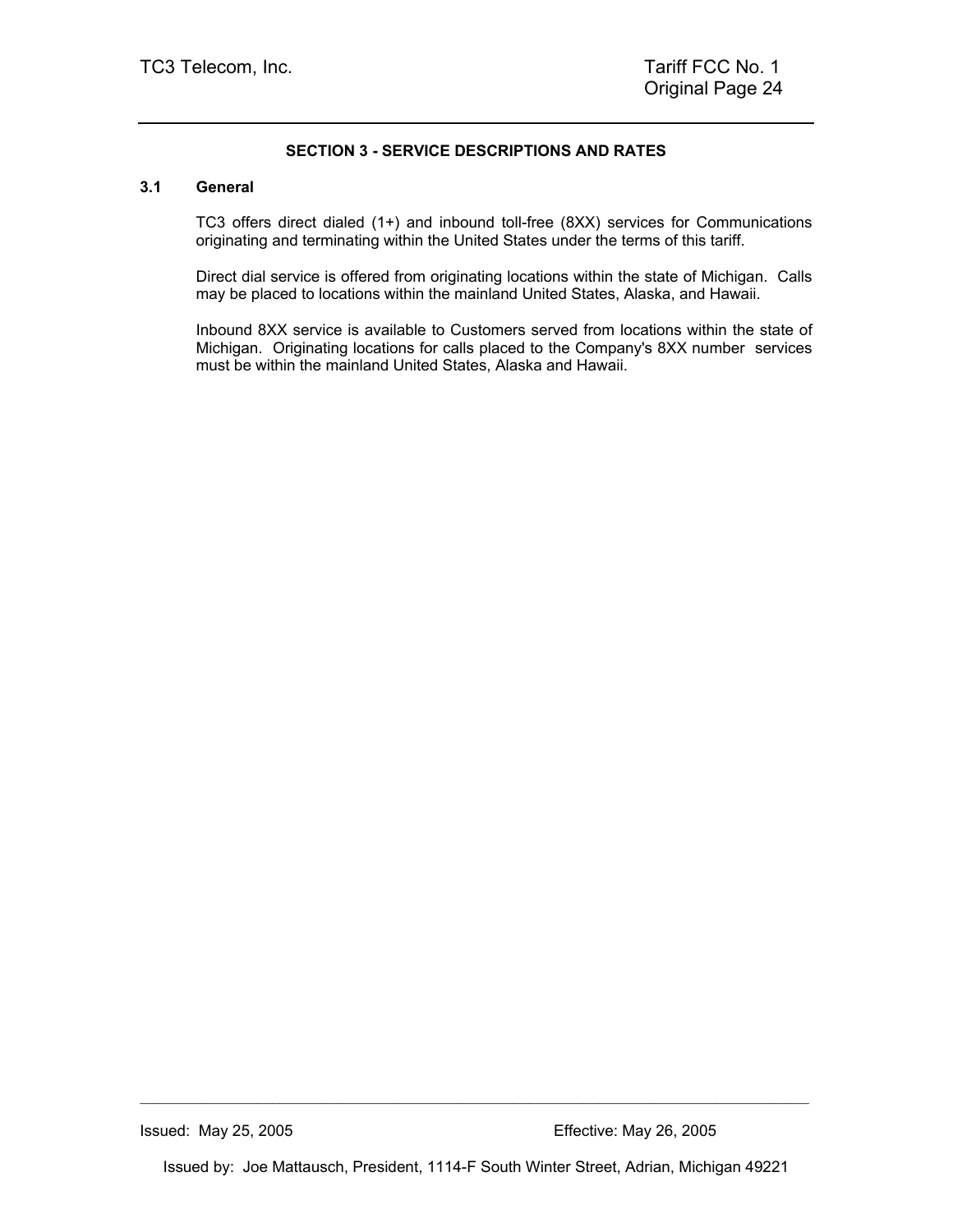#### **3.2 Call Timing**

Billing for calls placed over the Company's network is based in part on the duration of the call.

- **3.2.1** Timing for calls begins when a completed connection is established between the calling station and the called station.
- **3.2.2** Chargeable time for all calls ends when the calling station hangs up. If the called station hangs up but the calling station does not, chargeable time ends when the connection is released by automatic timing equipment in the telecommunications network.
- **3.2.3** For billing purposes, minimum call duration periods vary by service and are specified by product or option in subsequent sections of this Tariff.
- **3.2.4** For billing purposes, usage after the initial period varies by service and is specified by product or option in subsequent sections of this Tariff.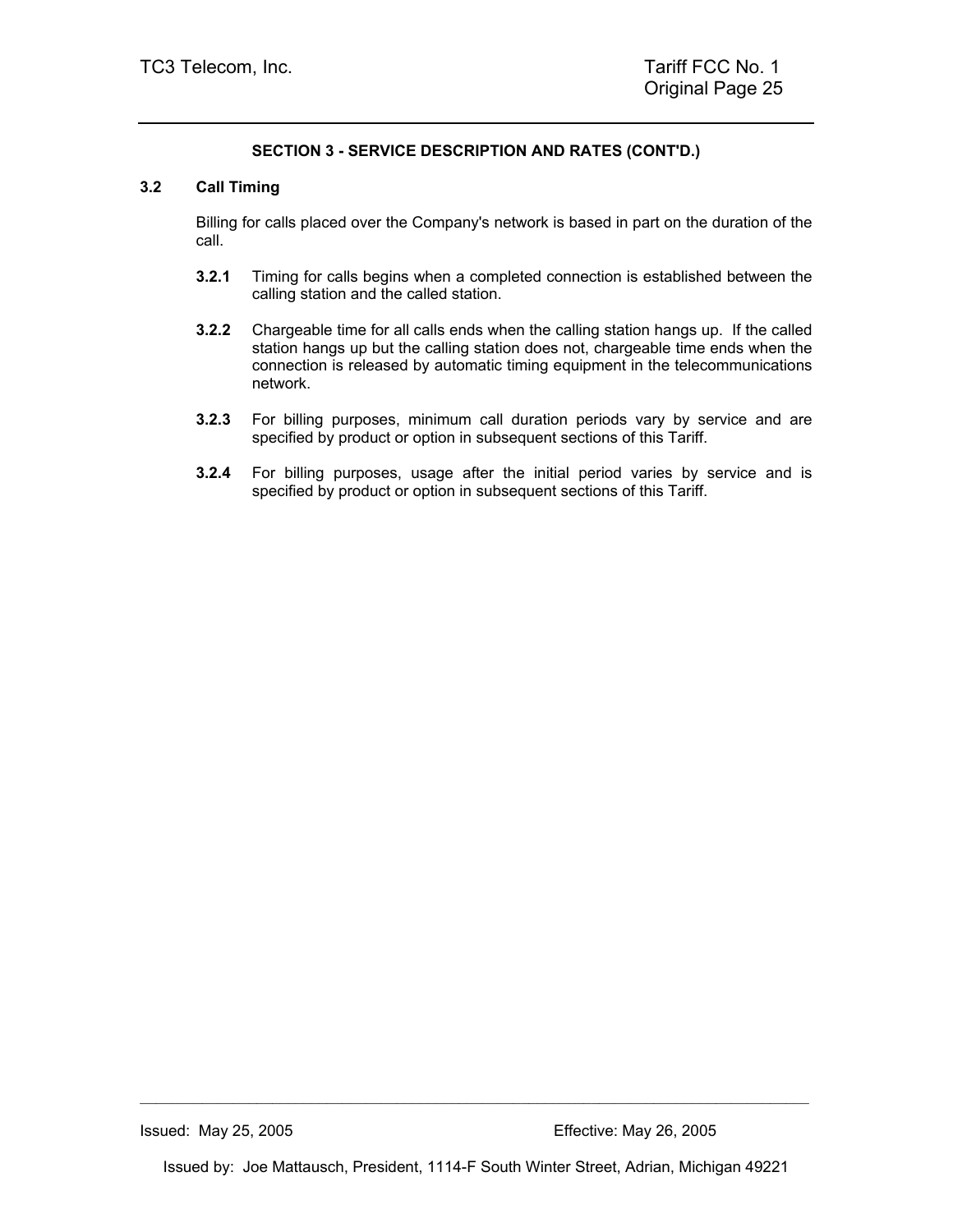#### **3.3 Calculation of Distance**

To the extent that any usage charges are mileage sensitive, such usage charges are based on the airline distance between the rate centers associated with the originating and terminating points of the call.

The distance between the originating and terminating points is calculated by using the "V" and "H" coordinates of the rate centers, as defined in industry publications, in the following manner:

Step 1: Obtain the "V" and "H" coordinates for the rate centers serving the Customer's location and the called/calling station.

Step 2: Obtain the difference between the "V" coordinates. Obtain the difference between the "H" coordinates.

Step 3: Square the differences obtained in Step 2.

Step 4: Add the squares of the "V" difference and "H" difference obtained in Step 3.

Step 5: Divide the sum of the square obtained in Step 4 by ten (10). Round to the next higher whole number if any fraction results from the division.

Step 6: Obtain the square root of the whole number obtained in Step 5. Round to the next higher whole number if any fraction is obtained. This is the distance between the originating and terminating locations of the call.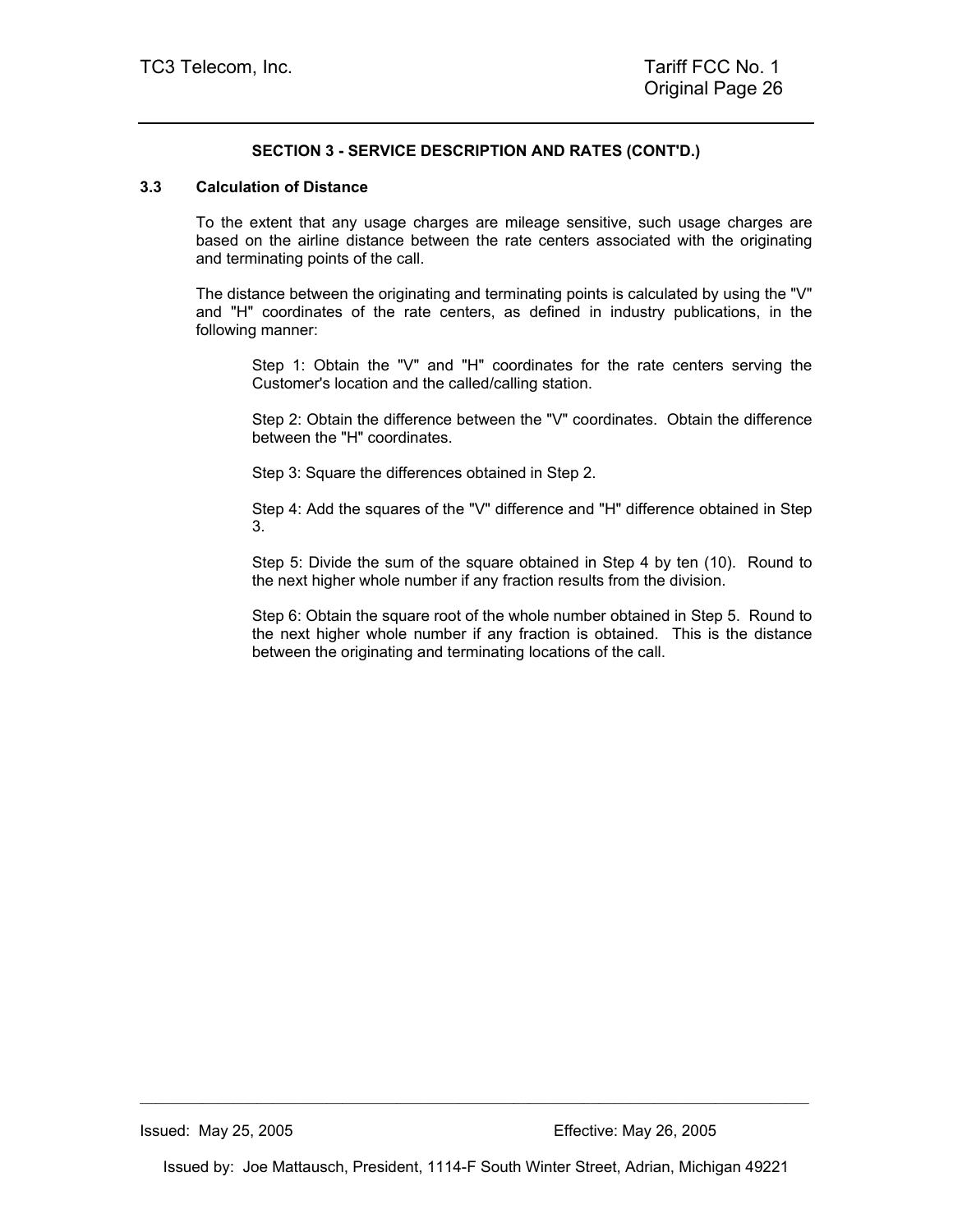#### **3.4 Minimum Monthly Charge**

TC3 will bill to all Customers a Minimum Monthly Charge of \$2.95. This Charge is not a surcharge added to charges for use, but is only billed if Customer's combined domestic and international toll charges for the month are less than \$2.95. TC3 may waive this Charge at its election.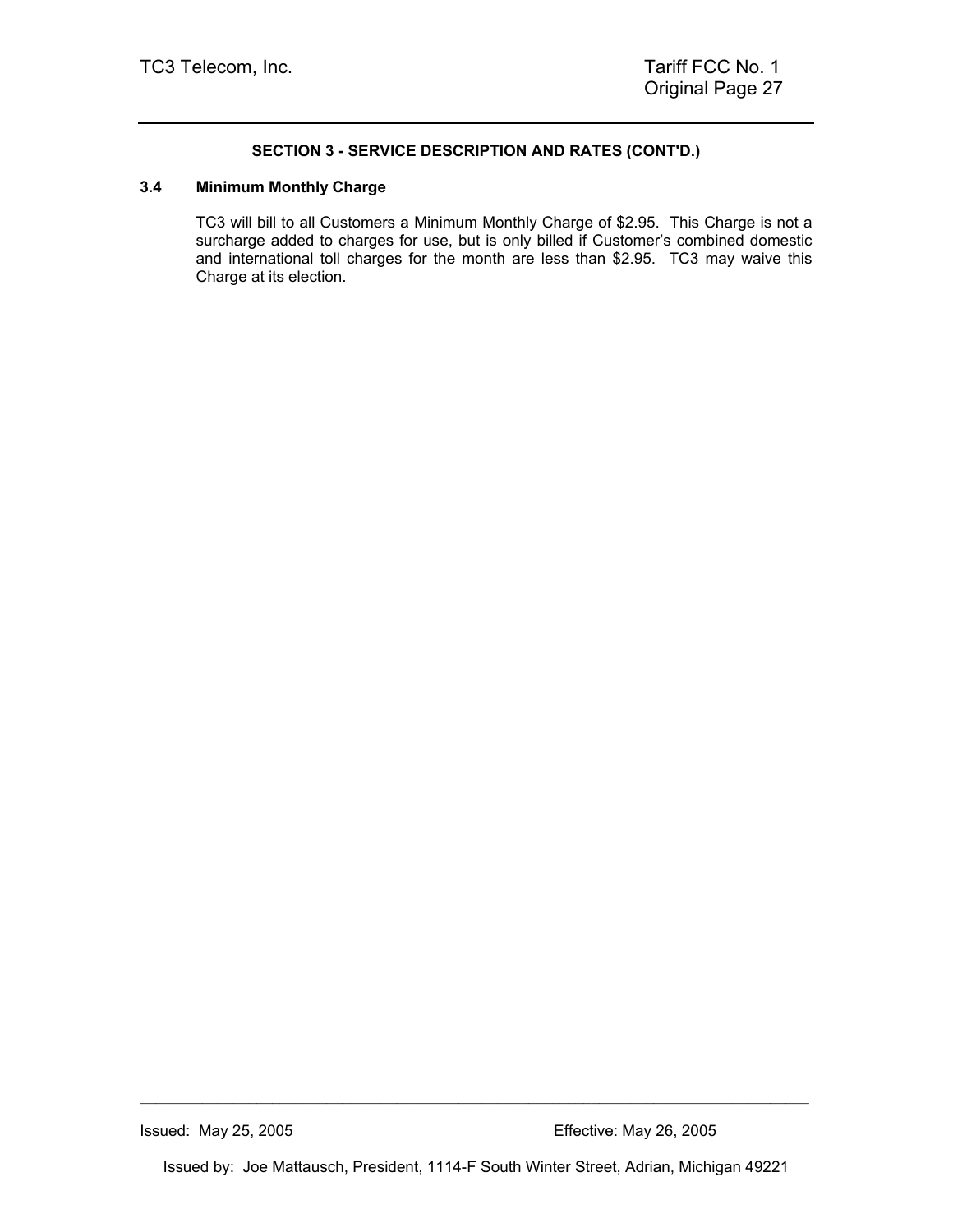#### **3.5 Long Distance Service Plans**

#### **3.5.1 Long Distance Service – Plan D1**

Plan D1 long distance service is a distance and time-of-day insensitive outbound and inbound toll service available to residential and business customers. Customers are presubscribed to the Company's network or that of its underlying carrier. Calls are placed via Switched Access.

Calls placed to (outbound) or from (inbound) locations in the mainland United States, Alaska, and Hawaii are billed in six (6) second increments, with a minimum call duration of six (6) seconds.

#### **Usage Charges:**

| Outbound |                                                                                                                       |                              |                              |
|----------|-----------------------------------------------------------------------------------------------------------------------|------------------------------|------------------------------|
|          |                                                                                                                       | <b>Residential</b>           | <b>Business</b>              |
|          | <b>IntraLATA Calls</b><br>Setup Charge:                                                                               | none                         | none                         |
|          | Rate for First Minute:<br>Rate for Additional Minutes:                                                                | \$0.059<br>\$0.059           | \$0.029<br>\$0.029           |
|          | <b>Intrastate Calls</b><br>Setup Charge:<br>Rate for First Minute:<br>Rate for Additional Minutes:                    | none<br>\$0.059<br>\$0.059   | none<br>\$0.059<br>\$0.059   |
|          | Interstate Calls to Mainland United States<br>Setup Charge:<br>Rate for First Minute:<br>Rate for Additional Minutes: | none<br>\$0.059<br>\$0.059   | none<br>\$0.059<br>\$0.059   |
|          | Interstate Calls to Alaska<br>Setup Charge:<br>Rate for First Minute:<br>Rate for Additional Minutes:                 | none<br>\$0.1464<br>\$0.1464 | none<br>\$0.1464<br>\$0.1464 |
|          | Interstate Calls to Hawaii<br>Setup Charge:<br>Rate for First Minute:<br>Rate for Additional Minutes:                 | none<br>\$0.1524<br>\$0.1524 | none<br>\$0.1524<br>\$0.1524 |
|          |                                                                                                                       |                              |                              |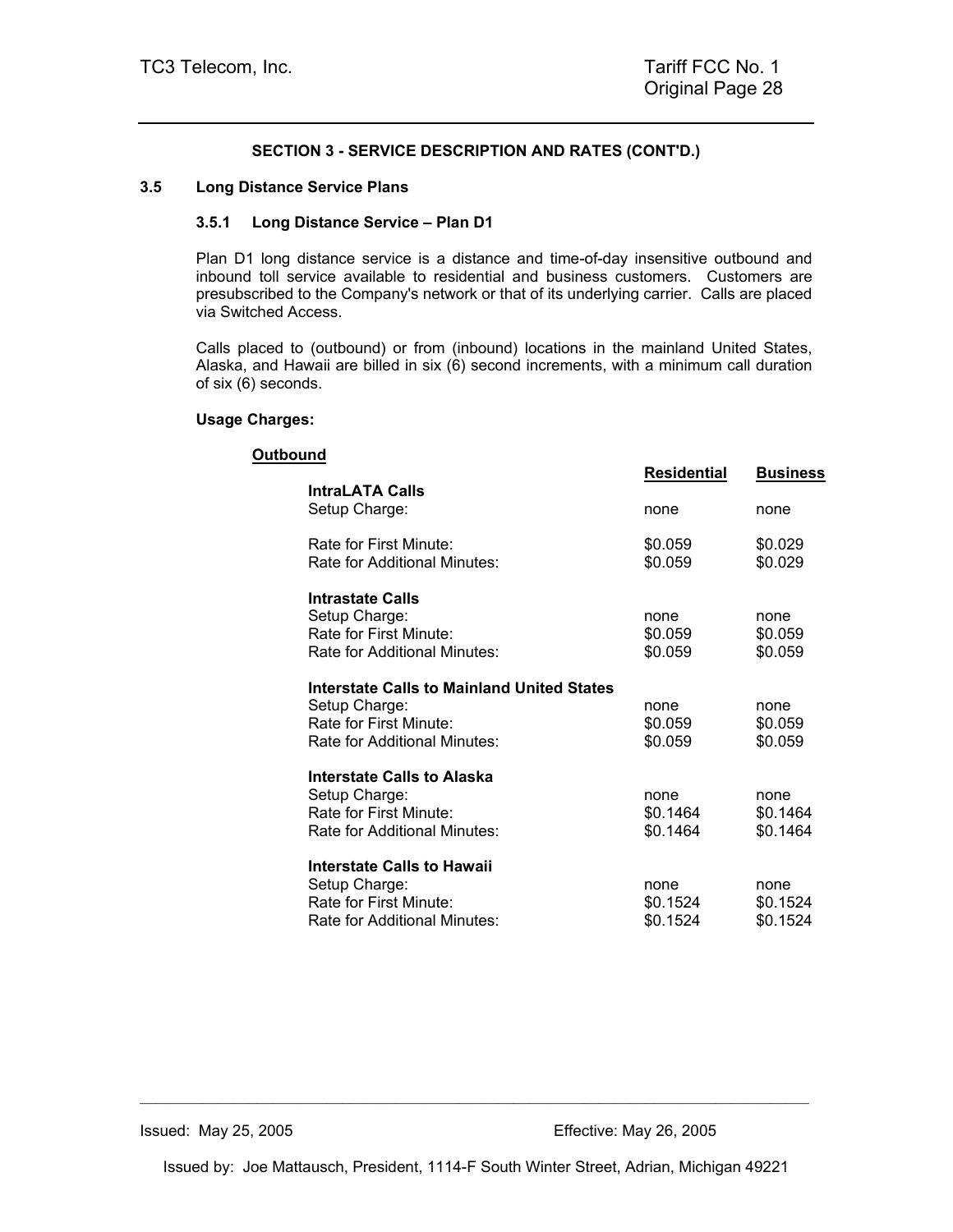**3.5 Long Distance Service Plans (Cont'd.)** 

## **3.5.1 Long Distance Service – Plan D1 (Cont'd.)**

## **Usage Charges (Cont'd.):**

## **Inbound**

| nd                                                            | Residential | <b>Business</b> |
|---------------------------------------------------------------|-------------|-----------------|
| <b>IntraLATA Calls</b>                                        |             |                 |
| Setup Charge:                                                 | none        | none            |
| Rate for First Minute:                                        | \$0.059     | \$0.029         |
| Rate for Additional Minutes:                                  | \$0.059     | \$0.029         |
| <b>Intrastate Calls</b>                                       |             |                 |
| Setup Charge:                                                 | none        | none            |
| Rate for First Minute:                                        | \$0.059     | \$0.059         |
| Rate for Additional Minutes:                                  | \$0.059     | \$0.059         |
|                                                               |             |                 |
| Interstate Calls from Mainland United States<br>Setup Charge: | none        | none            |
| Rate for First Minute:                                        | \$0.059     | \$0.059         |
| Rate for Additional Minutes:                                  | \$0.059     | \$0.059         |
|                                                               |             |                 |
| Interstate Calls from Alaska                                  |             |                 |
| Setup Charge:                                                 | none        | none            |
| Rate for First Minute:                                        | \$0.1464    | \$0.1464        |
| Rate for Additional Minutes:                                  | \$0.1464    | \$0.1464        |
| <b>Interstate Calls from Hawaii</b>                           |             |                 |
| Setup Charge:                                                 | none        | none            |
| Rate for First Minute:                                        | \$0.1524    | \$0.1524        |
| Rate for Additional Minutes:                                  | \$0.1524    | \$0.1524        |
|                                                               |             |                 |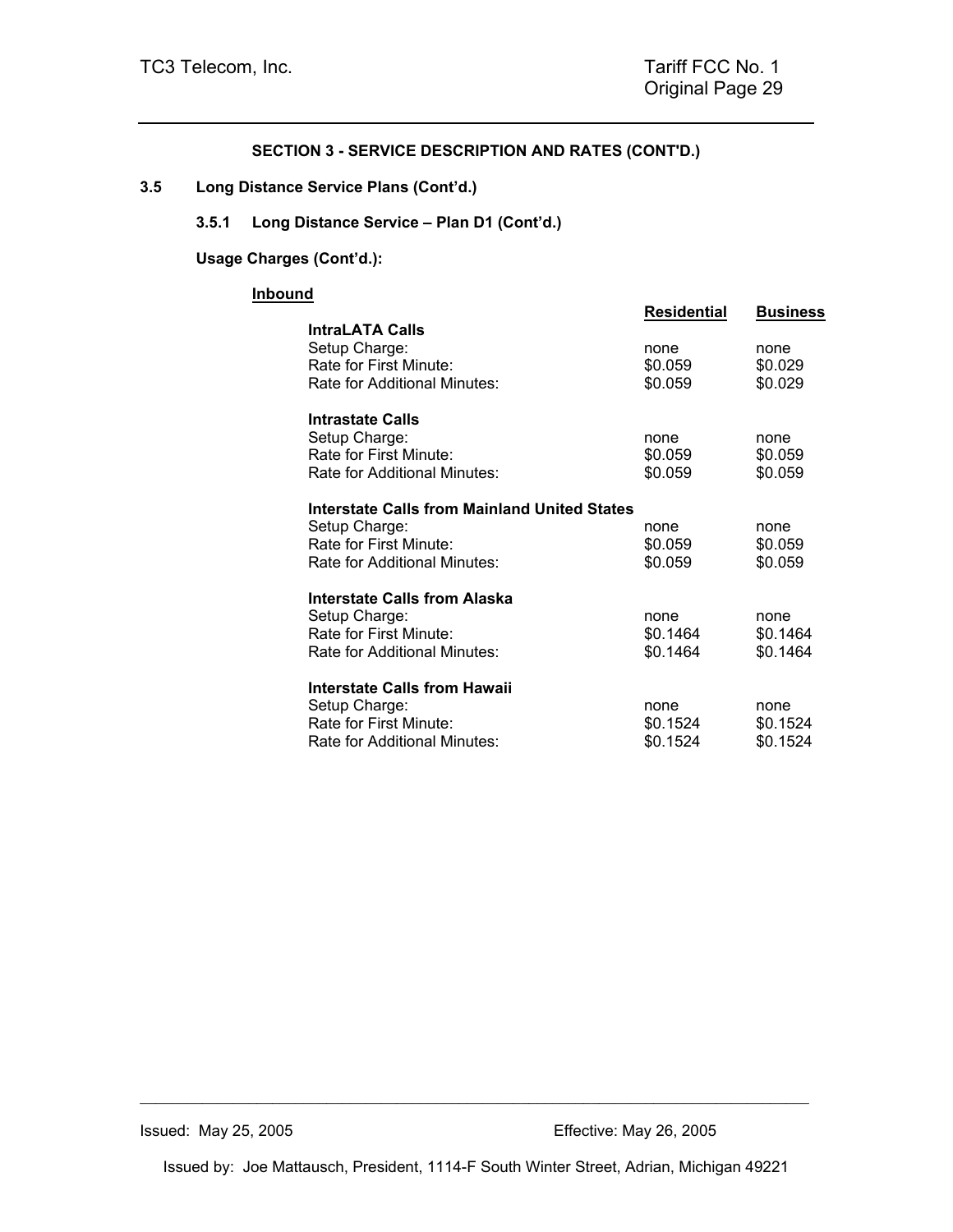#### **3.5 Long Distance Service Plans (Con't.)**

#### **3.5.2 Long Distance Service – Plan D2**

Plan D2 long distance service is a distance and time-of-day insensitive outbound and inbound toll service available to residential and business customers. Customers are presubscribed to the Company's network or that of its underlying carrier. Calls are placed via Dedicated Access.

Calls placed to (outbound) or from (inbound) locations in the mainland United States, Alaska, and Hawaii are billed in six (6) second increments, with a minimum call duration of six (6) seconds.

#### **Usage Charges:**

| Outbound |                                            |                    |                 |
|----------|--------------------------------------------|--------------------|-----------------|
|          |                                            | <b>Residential</b> | <b>Business</b> |
|          | <b>IntraLATA Calls</b>                     |                    |                 |
|          | Setup Charge:                              | none               | none            |
|          | Rate for First Minute:                     | \$0.059            | \$0.029         |
|          | Rate for Additional Minutes:               | \$0.059            | \$0.029         |
|          | <b>Intrastate Calls</b>                    |                    |                 |
|          | Setup Charge:                              | none               | none            |
|          | Rate for First Minute:                     | \$0.059            | \$0.059         |
|          | Rate for Additional Minutes:               | \$0.059            | \$0.059         |
|          | Interstate Calls to Mainland United States |                    |                 |
|          | Setup Charge:                              | none               | none            |
|          | Rate for First Minute:                     | \$0.059            | \$0.059         |
|          | Rate for Additional Minutes:               | \$0.059            | \$0.059         |
|          | Interstate Calls to Alaska                 |                    |                 |
|          | Setup Charge:                              | none               | none            |
|          | Rate for First Minute:                     | \$0.1068           | \$0.1068        |
|          | Rate for Additional Minutes:               | \$0.1068           | \$0.1068        |
|          | Interstate Calls to Hawaii                 |                    |                 |
|          | Setup Charge:                              | none               | none            |
|          | Rate for First Minute:                     | \$0.0996           | \$0.0996        |
|          | Rate for Additional Minutes:               | \$0.0996           | \$0.0996        |
|          |                                            |                    |                 |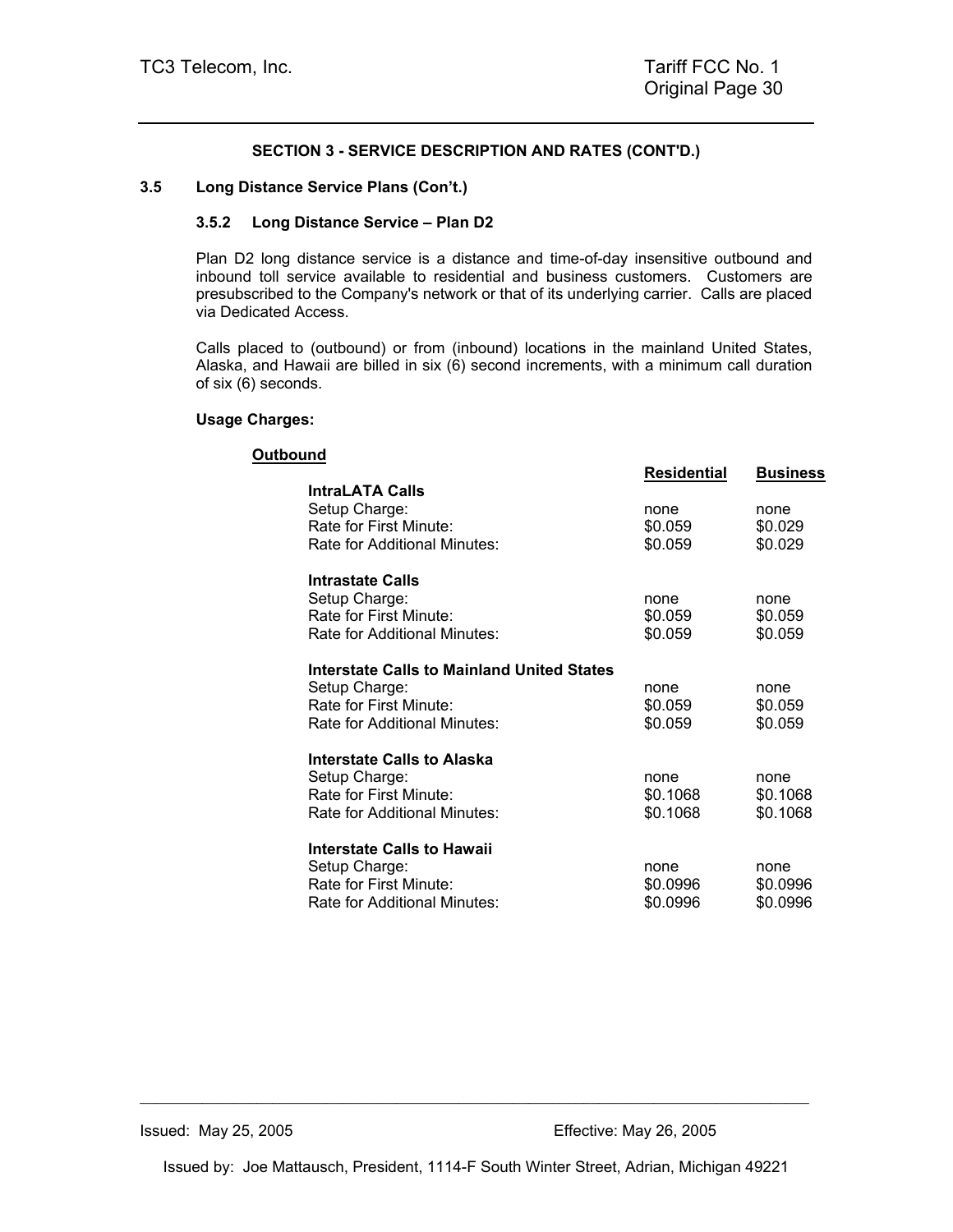**3.5 Long Distance Service Plans (Cont'd.)** 

## **3.5.1 Long Distance Service – Plan D2 (Cont'd.)**

## **Usage Charges (Cont'd.):**

## **Inbound**

| nd                                                                                                      | Residential                  | <b>Business</b>              |
|---------------------------------------------------------------------------------------------------------|------------------------------|------------------------------|
| <b>IntraLATA Calls</b>                                                                                  |                              |                              |
| Setup Charge:<br>Rate for First Minute:<br>Rate for Additional Minutes:                                 | none<br>\$0.059<br>\$0.059   | none<br>\$0.029<br>\$0.029   |
|                                                                                                         |                              |                              |
| Intrastate Calls<br>Setup Charge:<br>Rate for First Minute:<br>Rate for Additional Minutes:             | none<br>\$0.059<br>\$0.059   | none<br>\$0.059<br>\$0.059   |
| Interstate Calls from Mainland United States                                                            |                              |                              |
| Setup Charge:                                                                                           | none                         | none                         |
| Rate for First Minute:<br>Rate for Additional Minutes:                                                  | \$0.059<br>\$0.059           | \$0.059<br>\$0.059           |
| Interstate Calls from Alaska                                                                            |                              |                              |
| Setup Charge:<br>Rate for First Minute:<br>Rate for Additional Minutes:                                 | none<br>\$0.1068<br>\$0.1068 | none<br>\$0.1068<br>\$0.1068 |
| Interstate Calls from Hawaii<br>Setup Charge:<br>Rate for First Minute:<br>Rate for Additional Minutes: | none<br>\$0.0996<br>\$0.0996 | none<br>\$0.0996<br>\$0.0996 |
|                                                                                                         |                              |                              |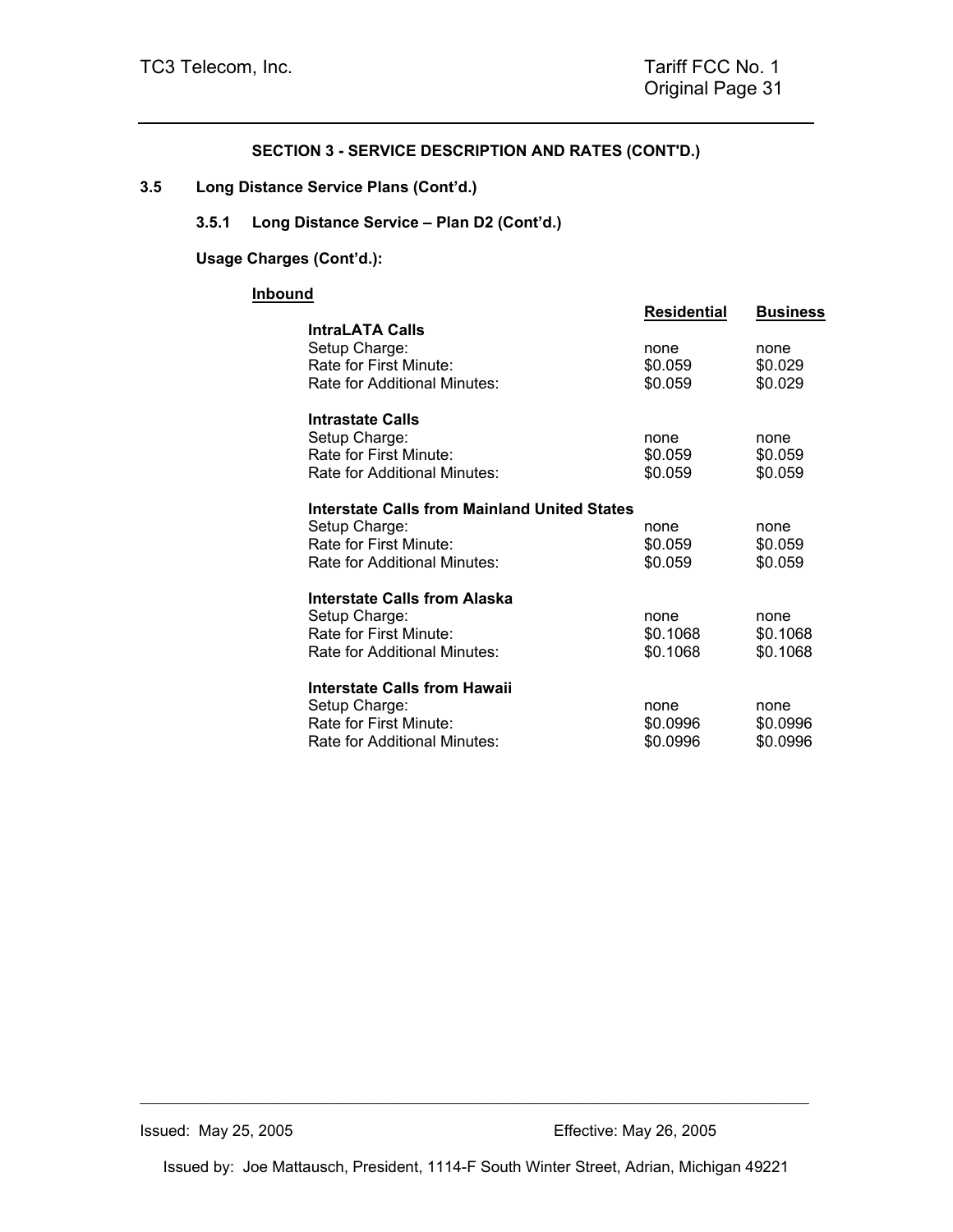## **3.5 Calling Card Services**

TC3 does not currently provide Calling Card Services.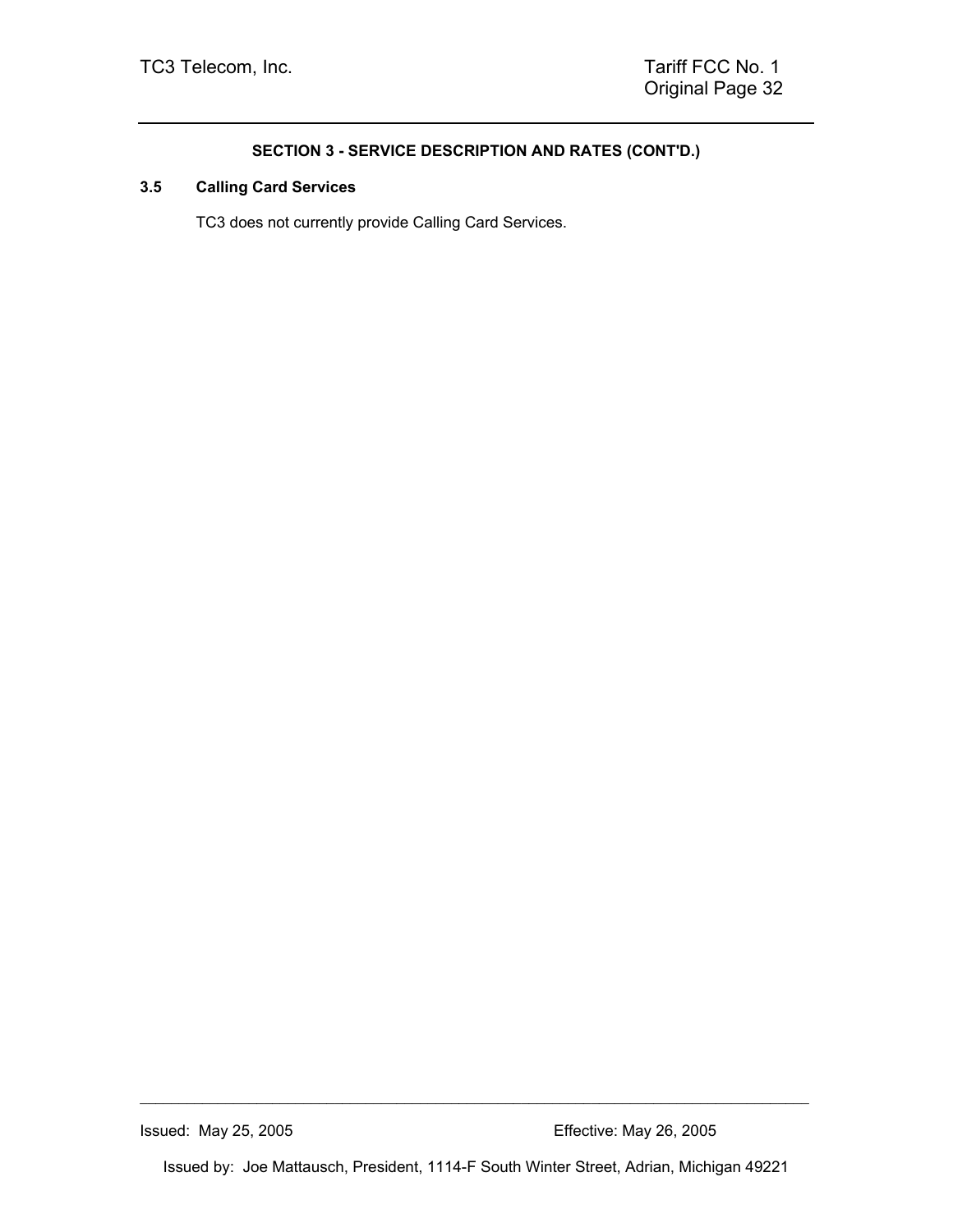## **SECTION 4 - MISCELLANEOUS SERVICES AND RATES**

#### **4.1 Payphone Surcharge**

In order to recover the Company's expenses to comply with the FCC's pay telephone compensation plan, an undiscountable per call charge is applicable to all interstate, intrastate, and international calls that originate from any domestic pay telephone used to access TC3 services. This surcharge, which is in addition to standard usage charges and any applicable service charges and surcharges associated with TC3 service, applies for the use of the instrument used to access TC3 service and is unrelated to the TC3 service accessed from the pay telephone.

Pay telephones include coin-operated and coinless phones owned by local telephone companies, independent companies and other IXCs. The Payphone Compensation Charge applies to the initial completed call and any reoriginated call (i.e., using the "#" symbol).

Whenever possible, the Payphone Surcharge will appear on the same invoice containing the usage charges for the surcharged call. In cases where proper pay telephone coding digits are not transmitted to the Company prior to completion of a call, the Payphone Surcharge may be billed on a subsequent invoice after the Company has obtained information from a carrier that the originating station is an eligible pay telephone.

The Payphone Surcharge does not apply to calls placed from pay telephones at which the Customer pays for service by inserting coins during the progress of the call.

Surcharge, per call  $\sim$  80.70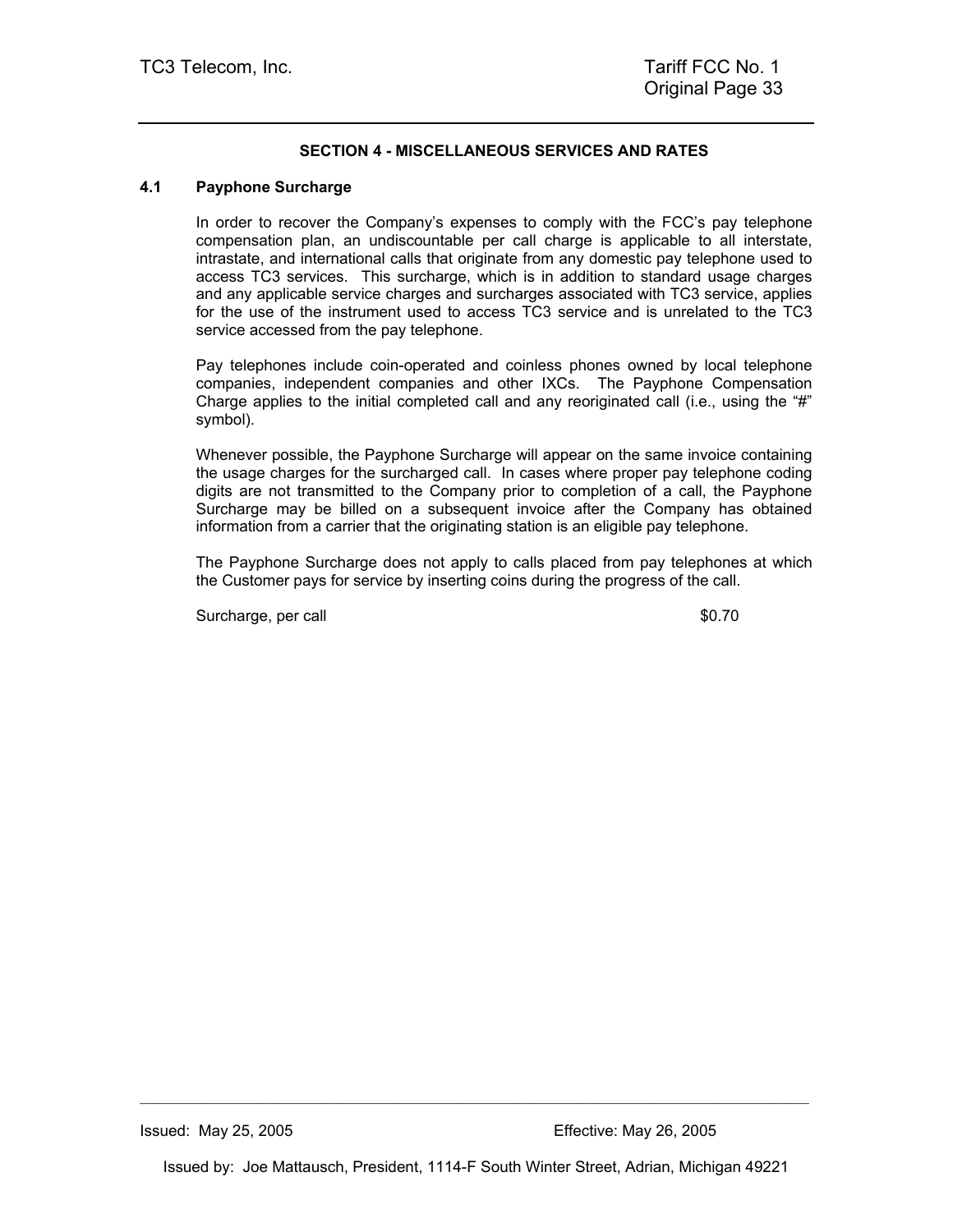## **SECTION 4 - MISCELLANEOUS SERVICES AND RATES (CONT'D.)**

### **4.2 Universal Service Fund Contribution**

In connection with the FCC's Universal Service Orders, TC3 will pay a percentage of its retail revenues to support the Universal Service Fund (USF). TC3 will pass-through the USF assessment to its customers by assessing a charge applicable against all retail interstate and international charges, including usage and non-usage charges. This surcharge is in addition to standard usage charges and any applicable service charges and surcharges associated with the Company's service. The Company's Universal Service Fee factor will match the relevant quarterly Universal Service Contribution Factor approved by the FCC rounded up to the nearest tenth of a percent. Universal Service Contribution Factors are available at www.fcc.gov/ccb/universal\_service/quarter.html.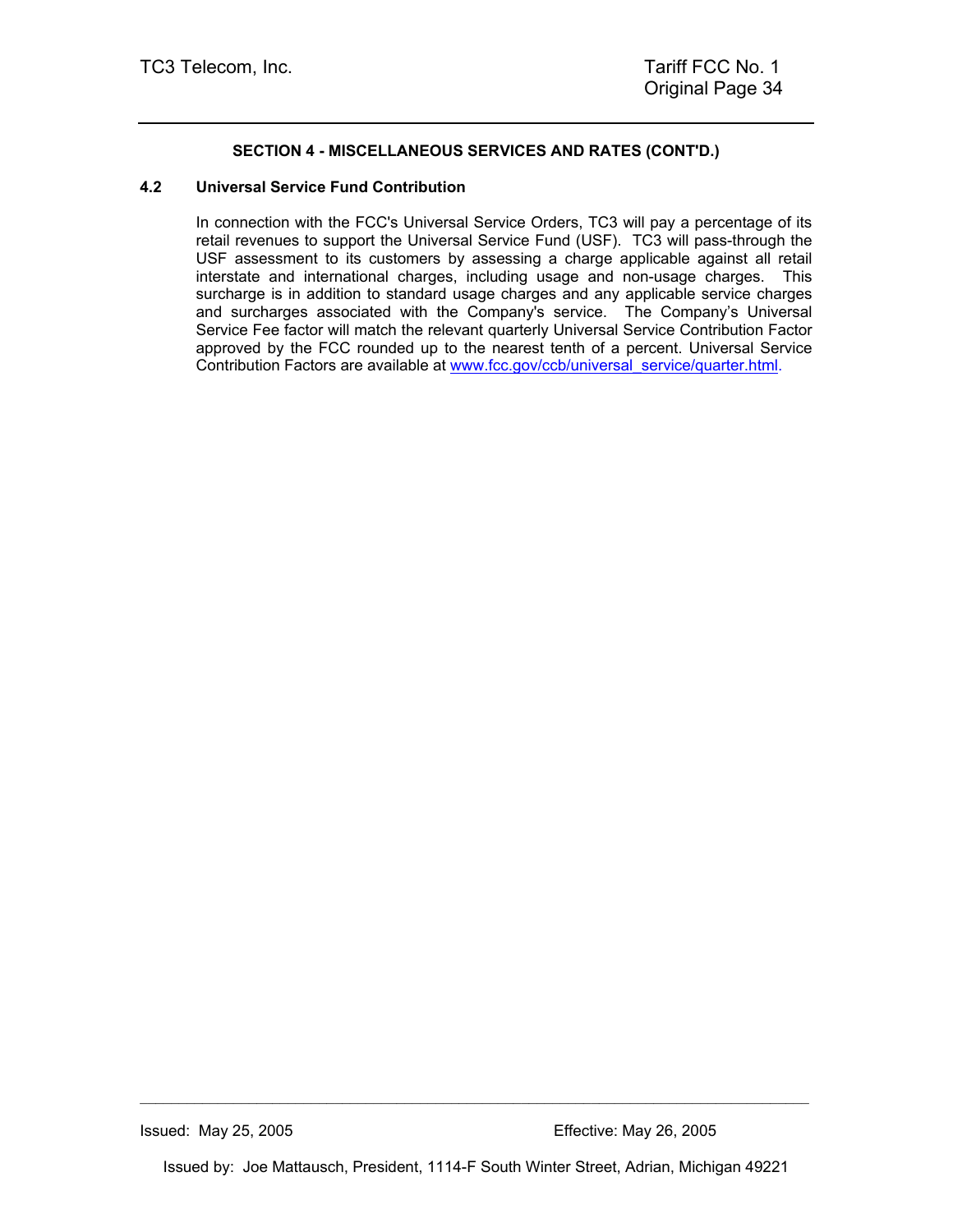## **SECTION 4 - MISCELLANEOUS SERVICES AND RATES (CONT'D.)**

#### **4.3 Directory Assistance**

Directory Assistance is available to Customers of TC3. A Directory Assistance charge applies to each call, and up to two requests may be made on each Directory Assistance call. A Directory Assistance charge applies to each call regardless of whether the customer is furnished with the requested telephone number.

| Interstate Directory Assistance | \$1.50 |
|---------------------------------|--------|
| Operator Assistance             | \$2.50 |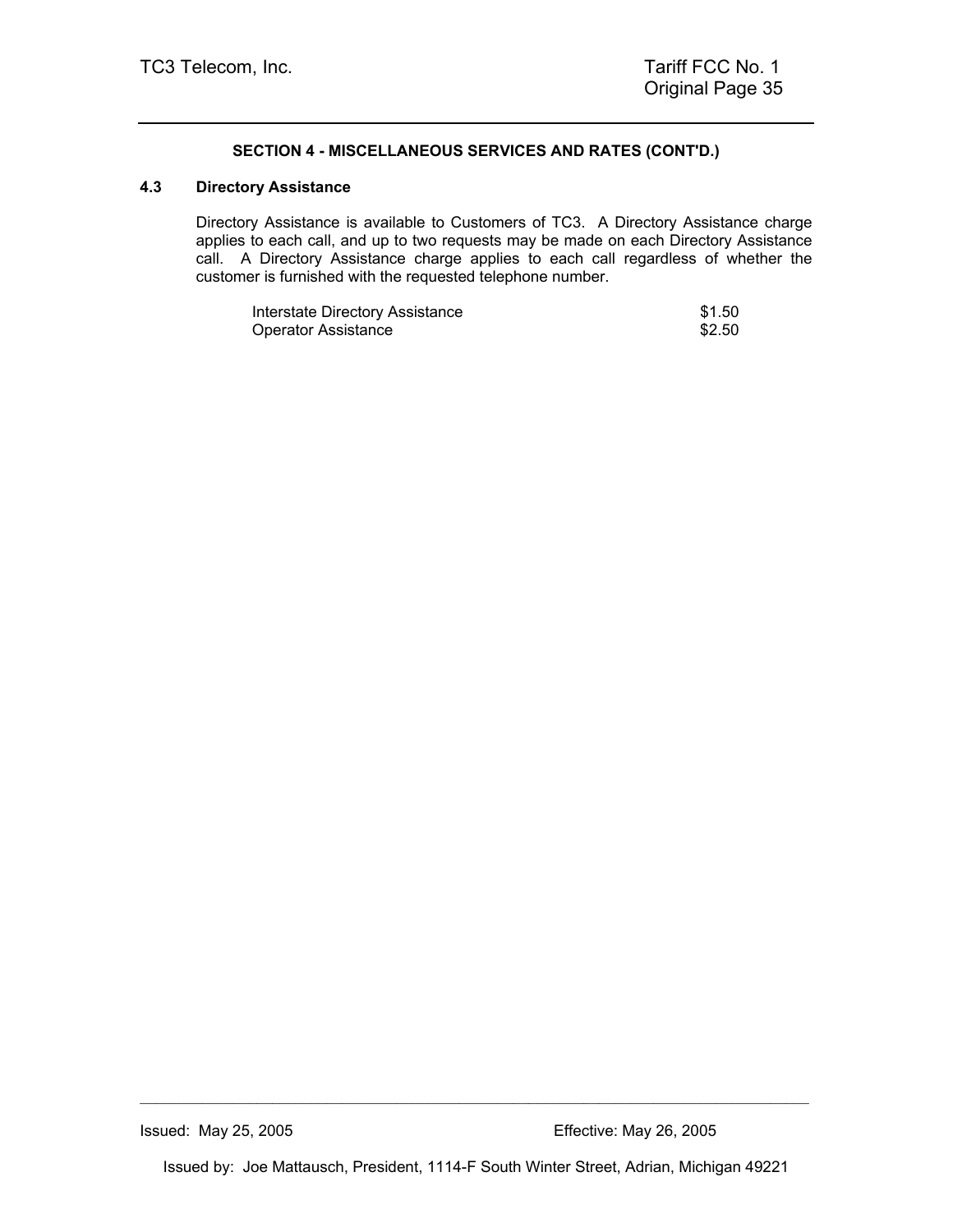## **SECTION 5 – PROMOTIONS**

#### **5.1 General**

TC3, from time to time, at its option, promotes subscription or stimulates network usage by offering to waive some or all of the nonrecurring or recurring charges for the Customer (if eligible) of target services for a limited duration. Such promotions shall be made available to all similarly situated Customers in the target market area.

### **5.2 Demonstration of Service**

From time to time the Company may demonstrate service for potential customers by providing free use of its network on a limited basis for a period of time, not to exceed one (1) month. Demonstration of service and the type and duration of service provided will be at the Company's discretion.

### **5.3 Comparable Pricing Promotion**

TC3 may, at its discretion, match certain standard or promotional offerings of other IXCs or resellers in order to acquire new Customers or retain existing Customer accounts. The Customer must demonstrate to the Company's satisfaction that 1) an alternative service offering is valid and currently available from a competing IXC or reseller and 2) the Customer intends to either subscribe to or remain subscribed with the competing IXC or reseller.